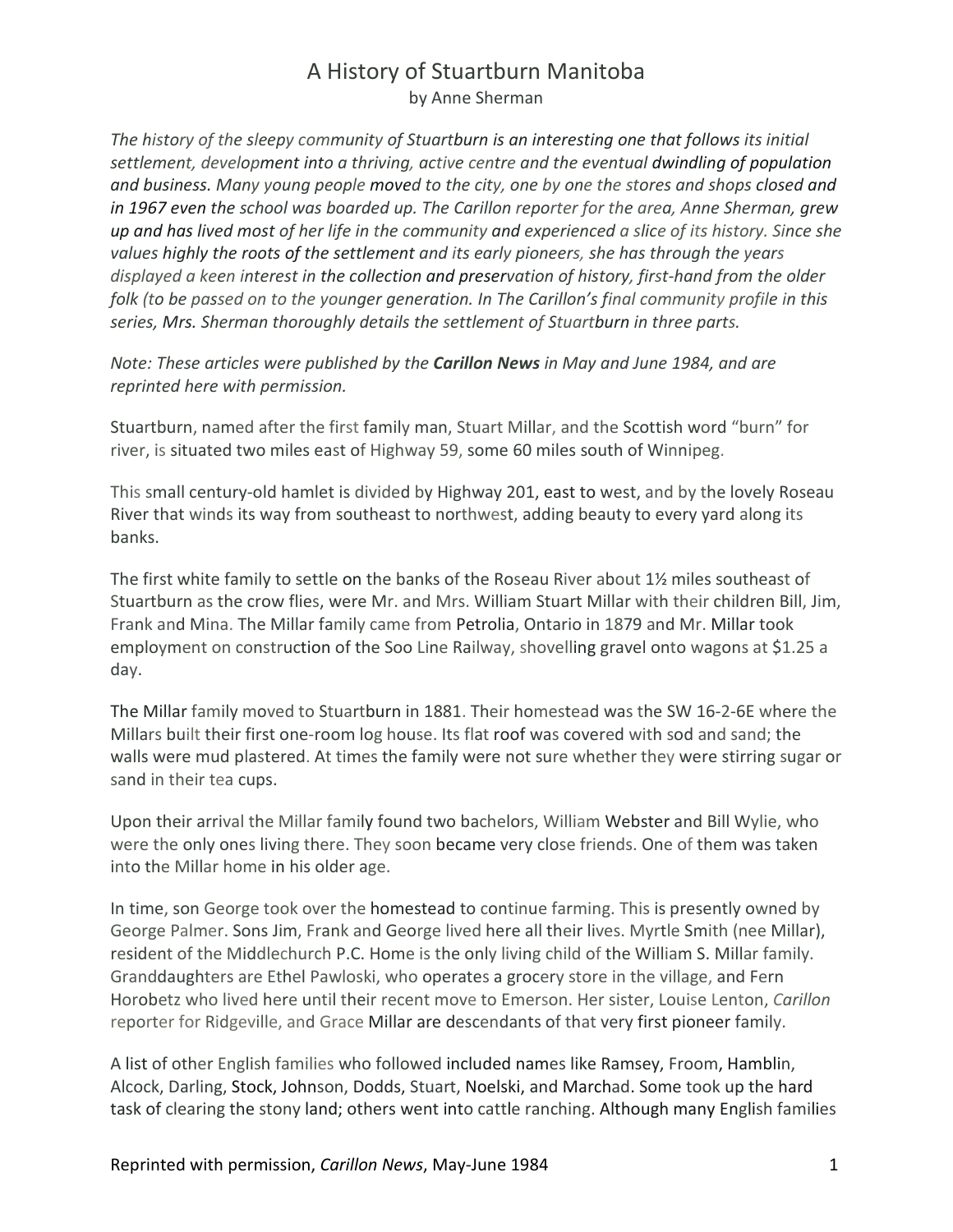took up homesteads during the pioneer era, only George, Frank and Jim Millar lived there all their lives. Due to lack of drainage most every farm had a slough that produced swarms of mosquitoes. Besides clearing land, the picking of stones seemed like an endless job and most of these early settlers moved away.

#### **Ukrainian Immigrants**

The second stream of settlers began Aug. 8, 1895, when the first Ukrainians began arriving from Europe. The ocean voyage took three weeks, up to 40 days if the ship got off course. Coming from the Ukraine, the newcomers included young families, men who left their families behind, single men and a few single girls. The majority had no schooling or very little. However, they were a hardy people and willingly braved the language barrier as they built their humble homes which were crude but warm. Homes were built with little more than axe and lathe, as they only had the tools they brought with them. Nails were handmade pegs and they cut swamp hay with a sickle for thatching the roof of their clay plastered homes. Their beds were of roughly hewn logs and straw made the mattresses. Pillows, bedding and a few other essentials, as well as seed for those first garden plantings, were brought from the Ukraine. When husbands left to find work, women and children were left to fend for themselves in strange wilderness surroundings.

Among the first to settle in Stuartburn district were Ivan Prygrocki, Joseph Bzovey, Semeon Salamandyk, Yakiw Shelep, Wasyl Zahara, Michael Prygrocki, Fedir Horobetz, Hryhory Prygrocki, Nykola Kohut, Fedir Demianyk, Ivan Storoschuk, Nykola Vysochynsky, Ivan Negrych, Ilash Prokopchuk, Wasyl Salamandyk, Nykola Prygrocki , Onufrey Smook, Ivan Tomashewsky, Vasyl Stefura, Maksym Stasyshyn, Fedir Pidhirny, Ivan Salamandyk, Nykola Maykowski and Kyrylo Genik, a school teacher, who was appointed as the group leader and interpreter on their journey from the Ukraine to Canada. Another 10 families arrived (names unknown) before the year ended, making a total of 37 families during the year 1896. Upon their arrival in Winnipeg, they spent two weeks in the immigration hall while chosen delegates went to examine the land in Stuartburn. However, they got as far as Steinbach and were told the land was similar. It was suitable. They did not know that a few miles south of Steinbach, farm land was stony from there on.

These families left Winnipeg by train to Dominion City. From there they were taken by wagons. Men walked while women with children rode with their belongings. Along the way, which was only a trail, they stopped to break branches with which to brush mosquitoes off before continuing on their trip. It was Aug. 11, 1896 when these families arrived and were offered shelter with Mr. Dodge, manager of Ramsey's stock farms. They camped in large sheds until the men picked their homesteads and quickly built their crude log homes. Women cooked and washed outdoors and tended their children. This campsite was on the farm half mile west of Stuartburn on the south side, known to many in later years as Rosenstock's and then as Unger's place. The abundance of bush land made these new settles very happy. It meant a lot to them. Firewood had to be bought and was hard to come by back in their native Ukraine where they lived in villages on small lots of land. By 1900 the settlement here consisted of English, French, Mennonite, Jewish and Ukrainians. A few Polish families settled here soon after. By 1900 there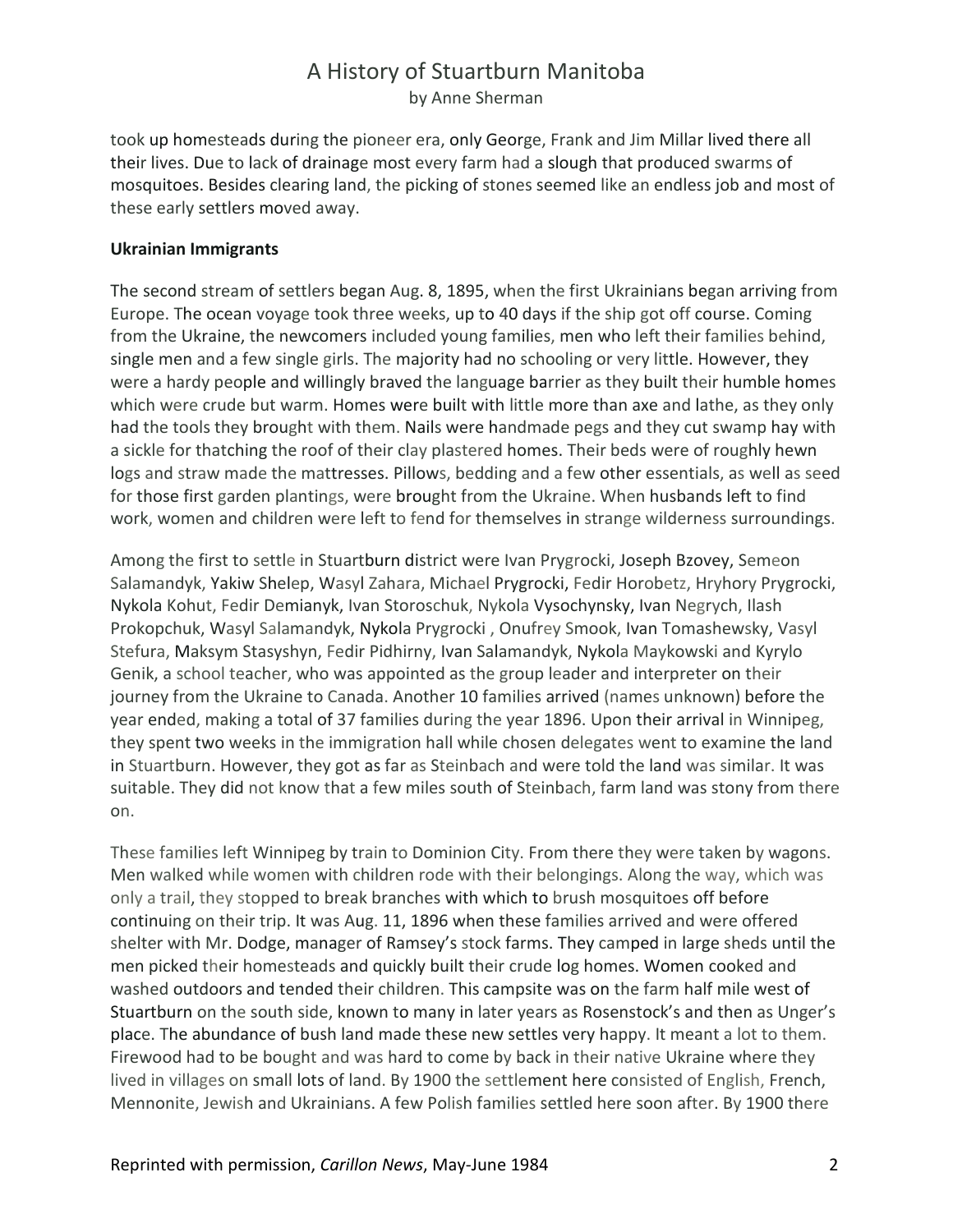were 3,000 Ukrainians in Stuartburn and surrounding districts. The English settlers had lived elsewhere in Canada before coming to settle here, so most of them could afford to buy horses to work the land. Ukrainians on the other hand were mostly quite poor and toiled to have a roof over their heads. The men soon left home to find work with English and Mennonite farmers. Some of the latter spoke Ukrainian and were able to converse. Money earned at harvesting bought flour, cornmeal, sugar, salt, coffee and kerosene for the winter, a cow to supply milk, also an ox or two in time. Due to lack of money, the early pioneer was often forced to harness a cow and an ox or an ox and a horse to start working the land. The flow of Ukrainian settlers continued every year, and these newcomers spread out to Gardenton, Vita, Tolstoi, Rosa, Zhoda, Caliento, Arbaaka and Sundown. On April 16, 1897, Palm Sunday, the first Ukrainian settlers were informed of the arrival of a priest. They erected a wooden cross and a small altar about a half mile east of Stuartburn on the south side of the present Highway 201 in readiness for Sunday mass. Little did these pioneers know of the unpredictable April weather in Canada. A severe overnight snowstorm forced Fr. Nestor Dmytriw to have the Sunday service at Houle's store. The faithful braved the stormy weather to attend their first Palm Sunday mass ·in Canada. Although the soil in the area was good but very swampy and stony, and because of high taxes, most of the English settlers moved away by early 1900. Quite a few Ukrainian families left before 1910 to take up residence in Saskatchewan and Alberta. By 1915 Theodosy Wachna and Joseph Rosenstock, both storekeepers, were doing-a thriving business selling groceries, housewares, footwear and clothing.

#### **Local Government Office**

Due to the vast difference in land between east and west, farmers in this area were unable to meet the high tax assessments of the Franklin Municipality. It was in 1902 that petitions were granted and the municipality of Stuartburn was formed. The office was taken over with a debt of \$13,000. The first government office committee included H. Prygrocki, P. Maykowski, S. Saranchuk and J. Machnee with Theo. Wachna as secretary. J. L. Ramsey presided as judge. The LGD office was moved to Vita in 1908 for a more central location. The first provincial constable appointed to this area in the early 1900's was John F. Toews, and later Frank Millar.

Not very often were the road allowances fit for use and for many years, trails led the traveller from homestead to homestead. This meant opening and closing numerous gates along the way, especially from spring to late fall to keep the cattle, horses and other animals where they belonged. Spring time always meant plenty of water holes and muddy trails, but those were the horse and buggy days.

The present 201 Highway, once known: as the Morden-Sprague, was also just a trail in its beginning. Much travel was done along the river and just west of our garden there once was a cabin for passersby to take rest and shelter. First improvements of our 201 Highway were done by Jim Millar who always had good strong teams of horses: to work the scraper. Quite a few others worked with their teams of horses and oxen. In the early 1900's this highway had a very low area 1 % miles east of Stuartburn. To make travel possible, logs were laid across the road, topped with manure and earth. In the 1920s gravel was hauled from a farm 1½ miles north of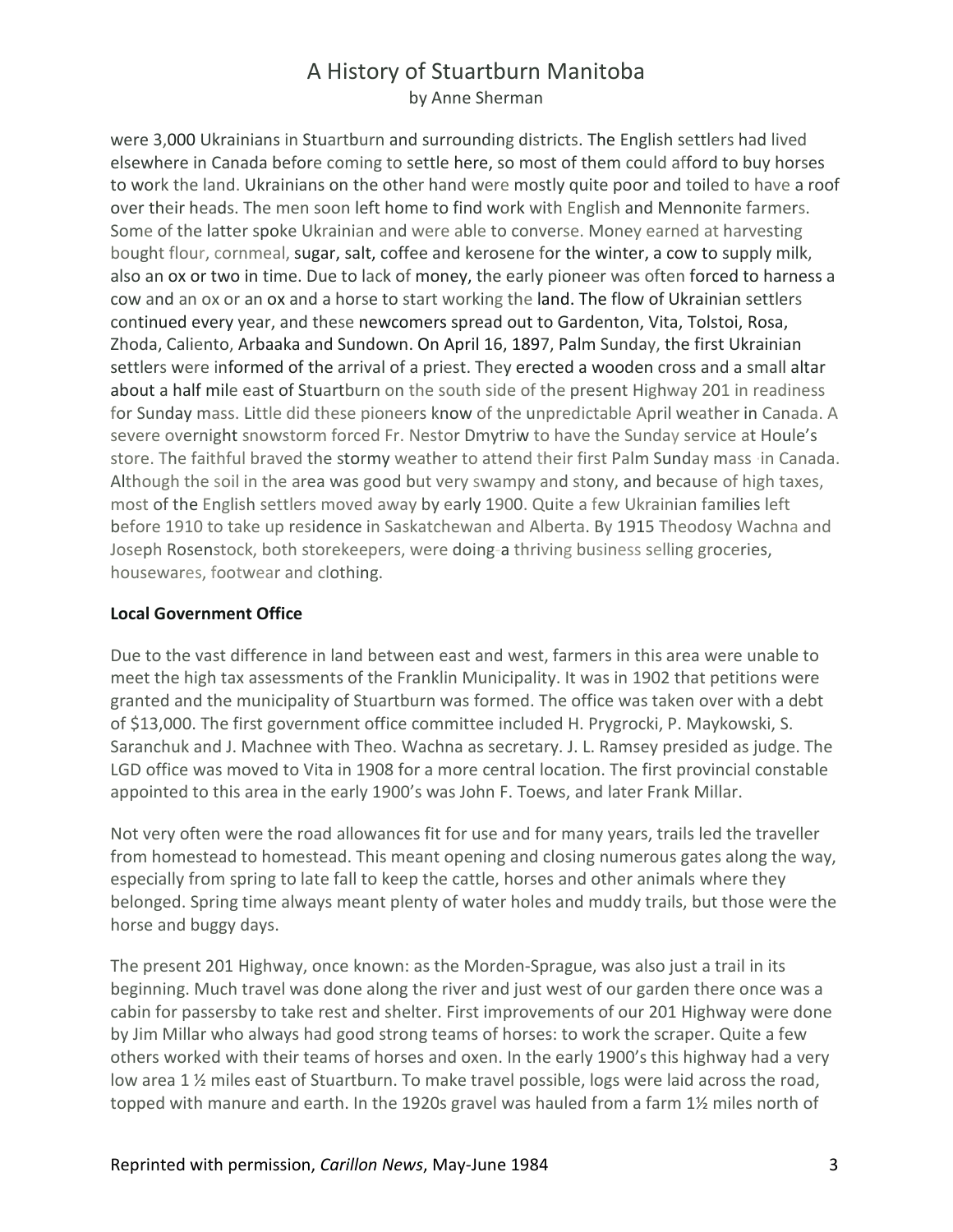Stuartburn. It was shoveled, then drawn by horses and wagons. In the 1930's gravel was taken from the William Storoschuk farm, one mile north. The method of loading and hauling was still the same. Jackiw Mykytiak of Vita was perhaps the first to operate the highway grader (maintainer) using four horses to pull the grader between Vita and Stuartburn once a week. Side road improvement began in1947. Bad spots existed on the second mile east of Stuart burn and ever spring John Bodz and Alex Buck had to have their horses ready at all times to pull stuck vehicles out of a mud hole. These problems came to an end in 1961 when Schreyer Construction rebuilt our Morden-Sprague road and it became Highway 201. Hard top surfacing was done in the fall of 1972, which meant an end to dusty conditions, an inconvenience to those living along the highway, especially on washdays.

Until Highway 59 was constructed, the best way to get to Winnipeg was to go west through Letellier and Morris. It meant crossing the Red River ferry in spring and summer, and slippery high banks in winter. Travel between here and St Malo was often impossible in springtime into the early 1940s. It was still quite rough going in 1950; although it meant cutting back on mileage, it got your insides shaken. This route is such smooth riding now, thanks to the improvements since Boundary School Division came in. Most side roads have been upgraded and more constructed.

#### **Religious Services**

Presbyterian student ministers out of college came during summer months and held Sunday services at the Millar or Ramsey homes, later in the schoolhouse and in the hall which was built in 1892. This is where the Baptist services were first held. Fr. A. Kulawy had the first Roman Catholic mass at the Frank Pawloski residence in Stuartburn December 22, 1898.

Building of the first Ukrainian Catholic Church was begun in 1898. Among those cutting logs for the church were Ivan Sokolyk, Tymko Ircha and Ivan Podolsky. Michael Dumansky donated 1½ acres of land for the building site two miles east of Stuartburn. Nykola Kohut and Hryhory Prygrocki supervised the volunteer work in the building of the Holy Trinity Church. Due to financial needs, it took two years to complete the church.

In November, 1899 Fr. Damaskyn Polywka visited the parish to officiate holy mass. During his brief stay here, he baptized children, gave confessions and married 13 couples. Among them were Sam and Wasylyna Gorman and John and Wasylyna Salamandyk.

A steady flow of Ukrainians to this area continued. Before long disagreements, arose due to varied reasons, making it necessary to close this church. With money donated, land was bought from Michael Dumansky, a short distance to the south, and another church was built in the summer of 1911 by carpenter Damaskyn for \$300. This church was completed for the sum of \$1,400. First holy mass was held Aug. 2, 1911 with Fr. Dydyk officiating. The first Ukrainian Catholic Bishop, N. Budka, visited in June of 1913, the church's Feast Day.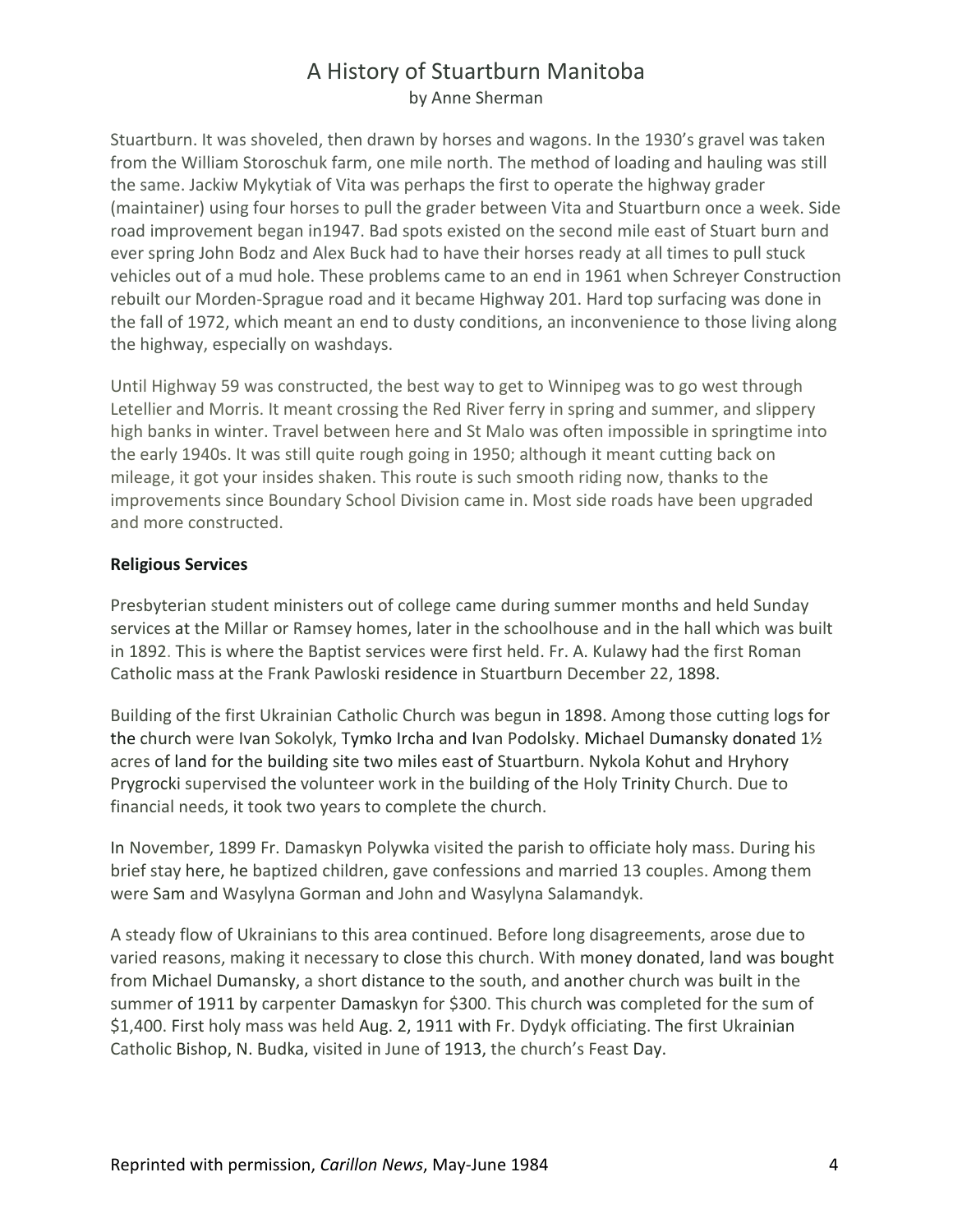# A History of Stuartburn Manitoba

by Anne Sherman

The pioneer church was bought and dismantled by Joseph Kohut and Wasyl Zaporzan. The residence, bought by John Probizanski, was moved to the village of Stuartburn and became their home in 1923. Many bishops and missionaries have visited Holy Trinity Church that is now 72 years old. Many priests have come and gone over the years. Fr. Eugene Rudachek has served the parish since November 1978. Fr. Rudachek, besides serving the Rosa and Sarto parishes, serves the Vita, and Sundown districts.

The long-time record of having services every second Sunday and on Holly Church Days has been broken. Now church services are few and far between.

The cemetery site chosen by the first Ukrainian pioneer settlers in 1896 is *2-1/2* miles east and a half-mile north of Stuartburn, in the southeast corner of Nykola Kohut's farm. A few family graves also formed a small cemetery along the north side of the Saranchuk farm, north of Gardenton corner. The first site was located in the middle of a section with no convenient way of approaching it. Ivan Probazinski, who lived a mile south of the First Ukrainian Catholic Church, donated a piece of farm land along a road allowance to begin another cemetery around 1902.

During horse and buggy days, poor road conditions, due to stones and water holes, were tolerable. As years progressed, a few became owners of cars and getting to the cemetery at times was impossible. In 1927 a third cemetery was begun on the land where the First Pioneer Ukrainian Catholic Church was built. The church site is marked by a cairn as a historic site. A few burials took place at the First Pioneer Cemetery in the 1920's. Some family burials are still taking place at the south cemetery. It has an improved road built 20 years ago leading to it.

#### **Other Churches**

The Sommerfelder church was built in 1936, one mile west and one quarter mile north of Stuartburn. Donations were received and volunteer work was done by Henry Hildebrandt, Jacob Hildebrandt, Diedrich Unrau, John Nickel, William Thiessen, Henry Giesbrecht, Peter Penner and Henry Gerbrandt. Two acres of land were bought from Henry Loewen for \$200 for this church site.

Opening ceremony was by Bishop Peter Toews of Altona. Members of this church included forty-two families. A cemetery was in the church yard.

With a growing congregation there was need for a larger church. In January of 1968 a church was bought and moved from Osterwick. The present Sommerfelder Church is 2-1/2miles west of our village. Two acres were donated by Abe Zacharias for this church and cemetery. Opening ceremony was by Bishop John Friesen of Lowe Farm. Services are held every Sunday and Bible studies on Wednesday evenings are all conducted in the German language.

The Rhinelander Church is situated along Highway 59, two miles north of Highway 201. It was built in 1960 with the volunteer work of its members Henry Hildebrandt, John Giesbrecht, Peter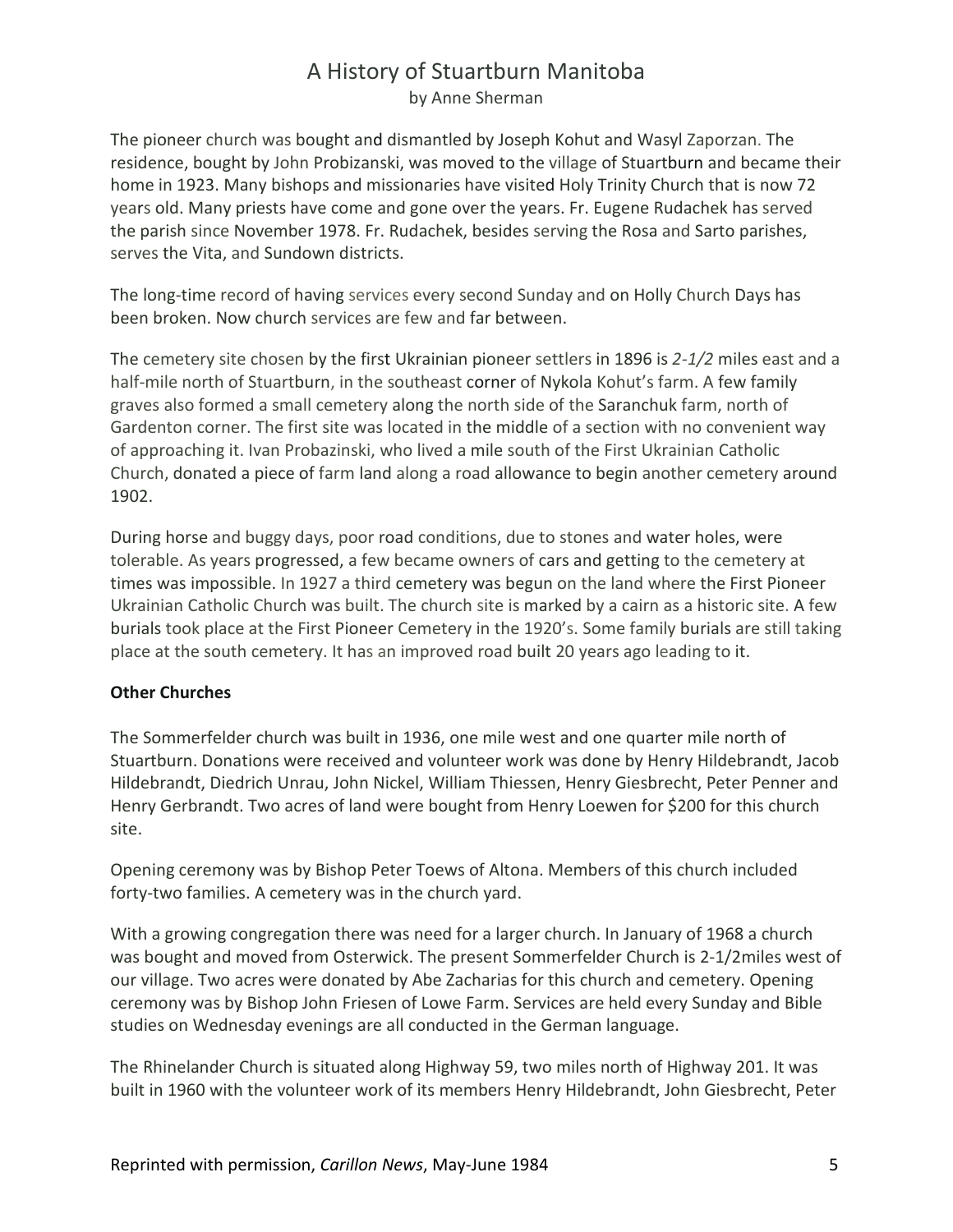Sawatzky, Jacob Reimer and sons Henry, Bill, Dave and Jake. Opening ceremony was by- Bishop Cornelius Nickel of Halbstadt, now in Bolivia. Some 10 families left for Bolivia about 16 years ago. This lessened the church membership a lot. They are few but hold services every Sunday and Sunday school in the German language.

#### **EMB Church**

In spring of 1943 Joe Wiebe's family came to Stuartburn as missionaries and took up residence in Ward's house at the west end of the village. They later moved into the Andriash house, just west of Pawloski's store, and held meetings in their home until the mission with attached living quarters was completed in 1945. The Wiebes continued in the work until 1946 when they left and the Peter Martens took over. It was in 1952 during Jake Hiebert's ministry, that the original mission was enlarged with attached residence. In 1953 the name Stuartburn Gospel Chapel was chosen, and this group joined the Evangelical Mennonite Brethren Conference with a charter membership of seven. In 1955 during the ministry of Rev Wm. Peters, the present parsonage was built. In 1965 the congregation decided they needed a bigger church and bought the old Kornelson School in Steinbach. It was dismantled and the material moved to Stuartburn to build the present church, which was completed in 1968. It was on April 21, 1968, during the ministry of Herman Neufeld, that the new church was dedicated. Speaker for the dedication service was Rev Wm. Peters of Grunthal. In the mid 50's one of the church members donated a piece of land for the cemetery, called Grace Cemetery, situated on the north side of Highway 201, 3/4 mile west of Stuartburn. From the time the Joe Wiebes came, till now, there have been twelve pastors. The present pastor is Rev Wilfred Unruh who came here in May 1981.

#### **Mennonite Settlers Arrive**

Among the first Mennonite families to settle in the early 1900s were Hiebert, Dyck, Wall, Falk, Bergen, Runke, Boschman, Klippenstein, Loewen, Schwartz and Janzen. Coming here in 1932 from the Altona district were the Henry Hildebrandts, later followed by his brother, Jacob Hildebrandt. They settled on farms about two miles northwest of Stuartburn. Since the 1960's many more young Mennonite families settled here. And like the early pioneers, some of them stayed, but a few families moved away in search of better prospects. The Mennonites, too, were a hard-working people and had to put a lot of effort into the stony farm land. Only a few of the children who came with their parents have chosen to continue life on the farm in Stuartburn. Most young people left to seek jobs and assured incomes, others pursued studies and some have gone into mission fields.

#### **Lady Millar Bridge**

The first bridge was built next to the William Stuart Millar property called The Lady Millar Bridge. In 1900 a bridge of timber was built to span the Roseau River in the village. The job was contracted by Bill Stuart and Wesley Yeo took the job of driving piles with his team of horses. However, Jim Millar with his team of strong horses had to take over to finish the job. Driftwood and ice floes weakened this bridge and it was replaced by a bridge of steel in 1902 by Hamilton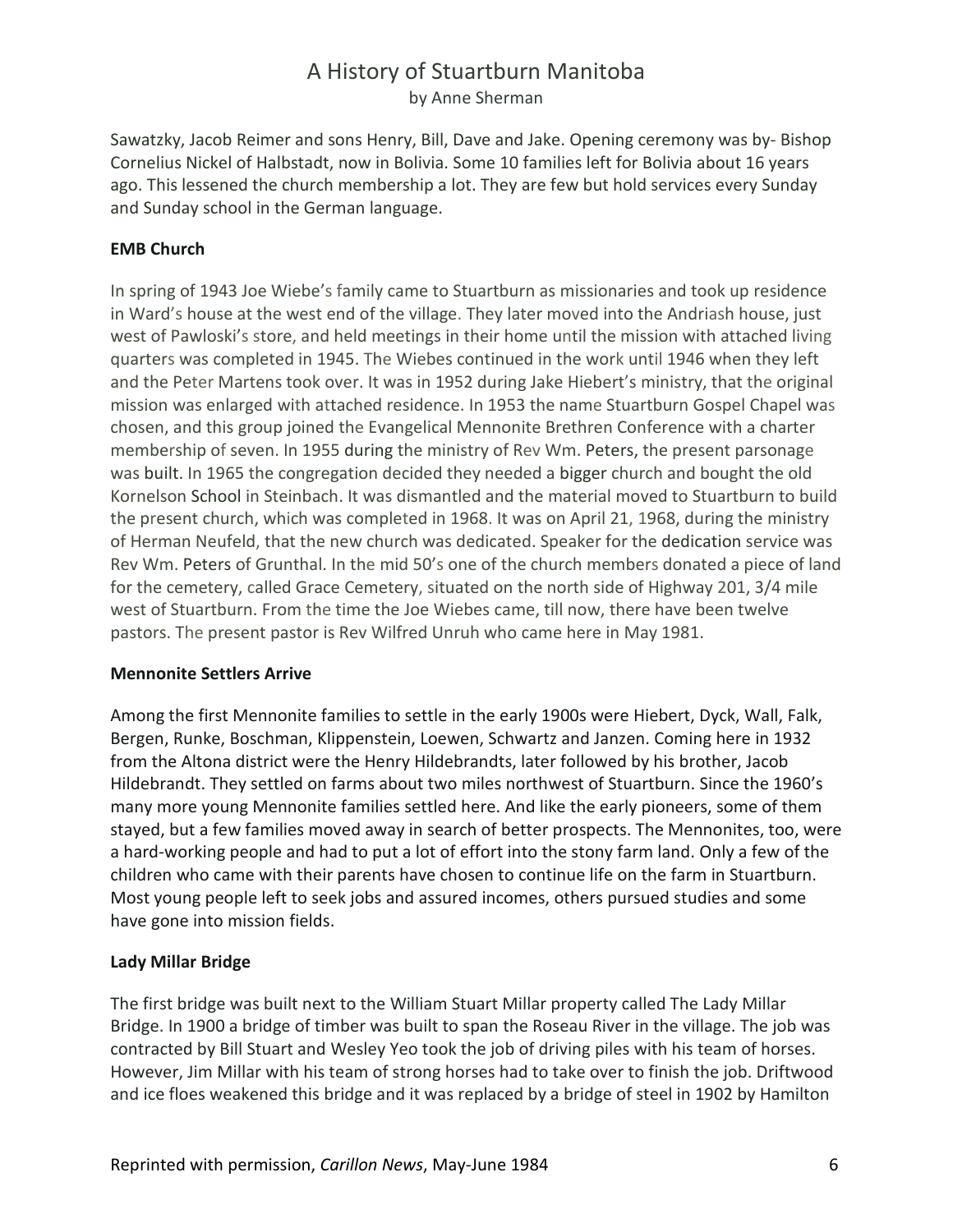Bridge Construction Co. Hung up high was a sign on this bridge saying, "Anyone driving over this bridge faster than a walk, will be fined according to law. "With the improvement of the highway in 1911, this bridge was dismantled. A bridge of concrete and steel was built by Husky Bridge Construction Co. of Winnipeg, just to the south of the old one.

A small ferry built south of the present bridge was used by people before 1900 in crossing the river. Travel by teams of oxen or horses had to be done by way of the Lady Millar Bridge before 1902 and when water levels were low, the river could be crossed at lower slopes in the village. The Toews built an open air dance pavilion in 1923. Behind R. Smook's present home, along the river bank about a quarter of a mile, where the water wheel was built was a nicely kept area known as Toews Park. Picnics and social gatherings were held; also school picnics into the 1930s. Ownership changed with the years, and became a garden and pasture.

Built in 1892, the community hall was sold in the early 1900s and became the Ukrainian National Home. Square dancing was very popular. Today's older generation recalls Jim Millar playing the violin and Albert Smith calling the square dances. Other events at the hall were school Christmas concerts, whist drives, locally-presented Ukrainian plays, Ukrainian dance lessons (by Poharecki). Movies were shown for some time, gymnastics, weddings and other social activities were held. Also high school was taught in the hall, 1938-39, while the third room was being built on to the school.

#### **Mills Drew Farmers**

In 1900 Johann F. Toews and his family moved here from Steinbach and built the first stone mill west of the present Steve Chubaty store. In 1902 equipment was brought from Steinbach by horses and wagon and a flour mill was built on the west side of the river, just behind the present Roman Smook garage. It became a three-storey structure in a few years. Sons Henry, Roy and Peter helped their father in the mill and Mr. Layman was the millwright. Farmers from near and far brought their red fife wheat to be ground into flour. In 1914 this mill was sold to Rosenstock, with Wes Hurd as certified Fireman engineer. William Kelly took this job over in the early 1930s. This mill was sold to Julius Kisser in 1920 and with the help of his sons, they kept the mill in operation day and night in busy season. The Derkach family took the milling business for a short period of time and in 1935, Ewaniuk and Nick Baryliuk bought the mill. Business had slowed down due to another mill at Gardenton, so this mill closed down about 1937. The mill property was sold to John W. Smook and the mill was dismantled in 1951-52.

It is recalled that in 1930s farmers from Sarto and Pansy districts brought their wheat by team and sleigh, unloaded the grain at the mill, found lodging with friends for the night, picked up their flour and left for home the following day. Henry Toews lost his hearing when he was two years old as a result of scarlet fever. Being mute did not set Henry back any. He fulfilled his ambition when he set up and operated a grain crusher.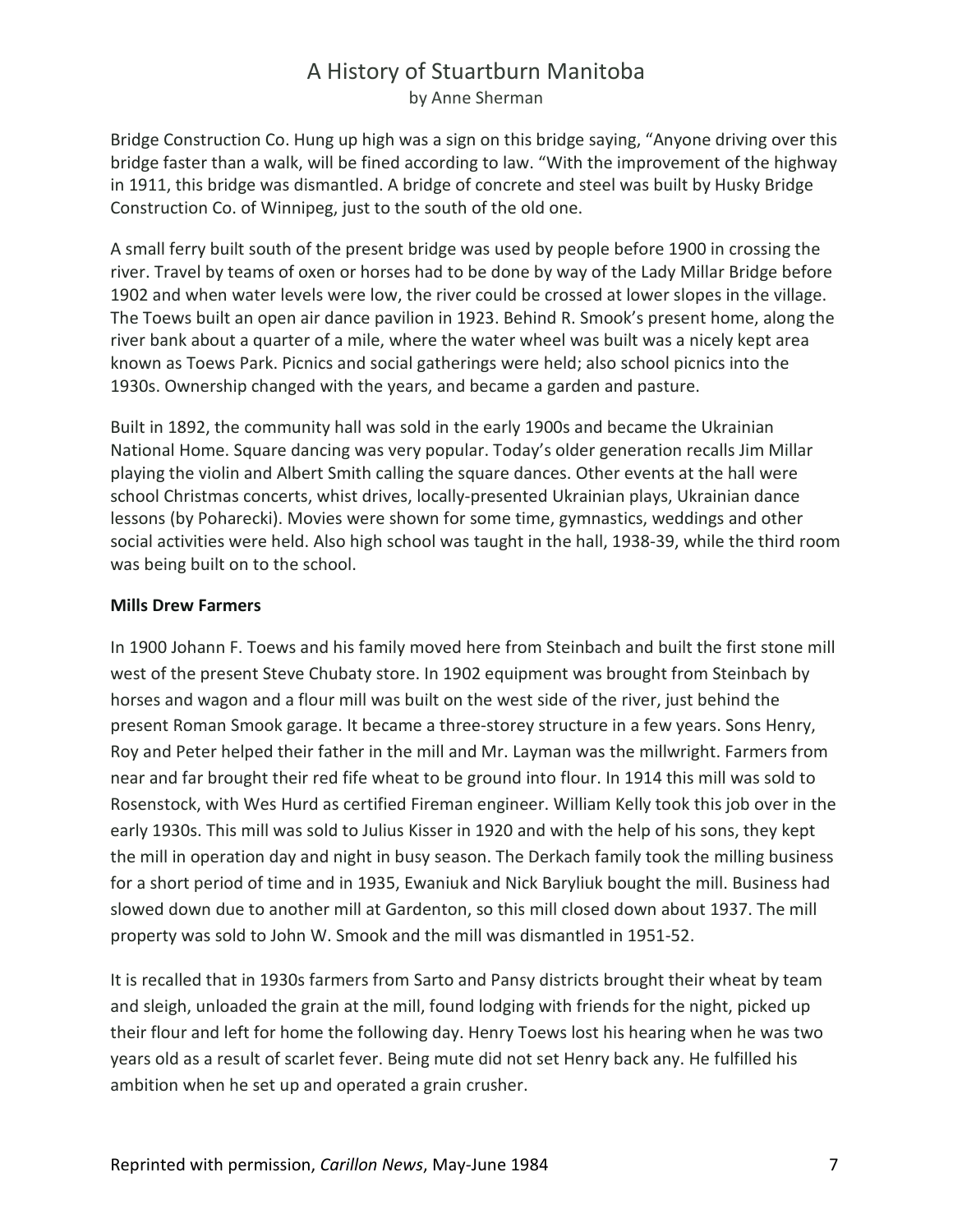Farmers from around the area brought their oats and barley to be crushed into chop for cattle and hog feed. Henry had a very pleasant disposition and although he could not talk, got along with customers and friends by using sign language. He was alert and sensitive to vibration. By the feel of his hand he determined trouble in the motor. He was born in 1883, son of Johann Toews. Henry never went to school but learned to sign his name. His crusher plant was next to Peter, his brother's place, east of where the Jake Hildebrandts now live.

Mr. Jewel started up the first blacksmith shop about 1898, then began to build living quarters but sold the business and property to Frank Pawloski in 1900. He operated the shop business for about 18 years. Then R. Pankiewich took the blacksmith shop over. Others who followed were Adolph Smith, Mr. Kravetz, Jake Wall and John Zacharias who built his own shop. About a year Iater he sold the shop tools to Joe Horobetz who started the blacksmith shop on the original shop place in April 1936. He continued a successful business until his retirement in the fall of 1978. In latter years Joe was the only blacksmith for many miles around.

#### **Cheese Factory**

In 1895 a small cheese factory was built by Cote from St Pierre on the spot where Pawloski's store is. Cheese makers were Tinkess and Alf Slater. They turned out 300-400 pounds of cheese daily during summer months. One-pound packages of cheese were made to order. After sufficient curing time, the cheese was taken to Dominion City by team and from there by train to Winnipeg. In 1902-03 Peter Kroeker bought and operated the factory with Peter Toews as his helper. Milk was hauled in 15-gallon containers by oxen or horses. Milk was weighed in a large barrel on the scale, selling at \$1 per hundredweight. Whey was taken home for hog feed. The factory closed down in 1904.

Tom Holgate bought this building and operated a private butcher shop for a short period of time. In 1905 Theodosy Wachna bought it to start up his first store. The first telephones on record in our village were in 1911.

In 1965 telephones were installed in many local homes and a telephone booth was set up next to Horbul's store. The booth was relocated to Chubaty's General Store and post office where it remained for about three years. The booth service was discontinued and removed in the fall of 1983. Our telephone exchange office is located in Vita.

In December of 1884 Leonard J. Ramsey became the first postmaster of Stuart burn, until 1898; followed by Mathilda Ramsey, 1899-1911 ; Theo. Wachna, 1911 - 1913; Thomas Holgate, 1913- 191 5; L.J. Ramsey, 1916 - resigned after four months; J.F. Toews, 1916-1923; John Probizanski, 1923-1950 (daughter Jean Horbul filled in); Dmetro Chubaty, 1951-1969 (resigned, Steve Chubaty filled in); Mary (Brodoway) Kyrzyk took over in October 1969. The very first mail was brought by Stuart Millar with horses and cutters or Democrat from Emerson. Later Roy Simpson of Dominion City delivered the mail from D.C. by team. About 1906 Albert Smith took over the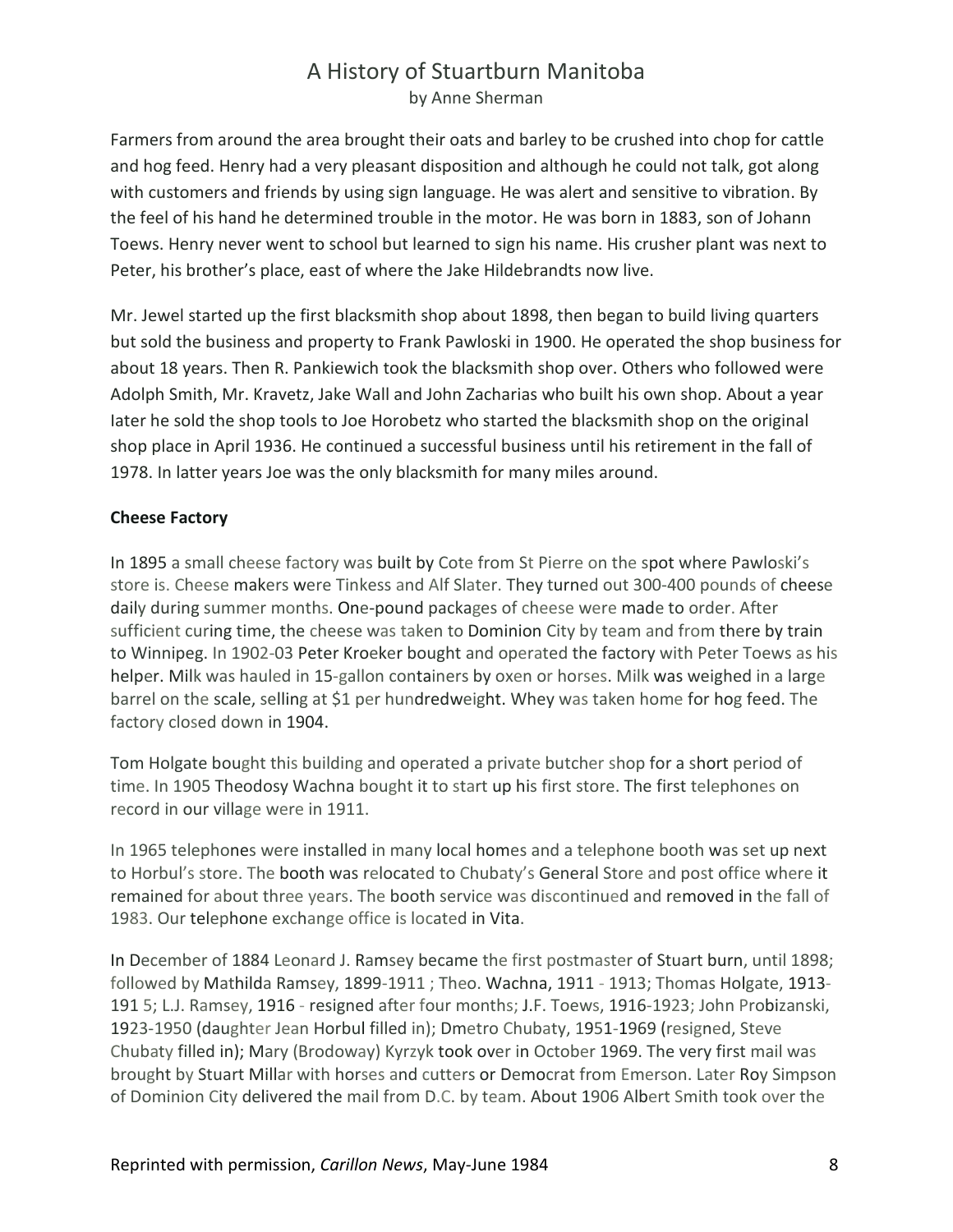local mail delivery to and from the Gardenton Railway Station with his team of horses. In time his sons Wilfred and George took over mail transportation Monday, Wednesday and Friday, by team and then with their old model truck when road conditions permitted. Daily mail delivery by truck, referred to as Piney to Winnipeg Highway Service, commenced June 1, 1965. This changed to Steinbach to Vita, July 1, 1968 but was terminated July 30, 1977. The Winnipeg to Vita route commenced August 2, 1977.

#### **Immigrants Unnerved By Murder**

Over the years of the Stuartburn district tragic fatalities have left sad notches in its history: the murder of a man and his four children in 1898, six miles northwest of Stuartburn in their home. This was a deeply shocking and frightening blow to the newly arrived immigrants. A shooting incident occurred in 1912-1913 and another in 1923. During the reconstruction of Highways 201 (Morden-Sprague) a life was accidentally taken in 1961 by an earth-moving machine moving in reverse. The Roseau River claimed young victims in 1954, 1957 and 1977. A car-pedestrian fatality occurred in 1979.

John F. Toews built a waterwheel on the bank of the Roseau River north of the bridge about 1918. This was used to generate electricity. In 1920 their home had electricity and three streetlights. This waterwheel was in use for only a few years, then discontinued. Electricity (Manitoba Hydro) came to our village and community in about 1955. Before that were the mantle or table lamps and lanterns for outdoors, using kerosene. Night lights, handmade of an ink bottle filled with kerosene and a wick of thick thread, worked like a charm. These were called Protzyk by the Ukrainians. Candles were also used but were more costly. The mantle lamps that gave off a hissing sound when pumped up gave a nice bright light' compared to that of ordinary kerosene lamps. And yet that's the kind of light we all studied by, worked and visited by. With electricity, streetlights were more recently changed to vapor lights.

#### **Saw Mills**

In 1900 logs were cut in the Sundown district, shipped by boxcar to Gardenton, unloaded and floated down the river to Stuartburn. There they were stopped by a boom, raised and lifted out by a pulley cable and horses, loaded onto a wagon and hauled to the J. F. Toews' sawmill west of Smook's garage. Pete Bouchard was a logger and Toews' helper. Logs were sawed up into lumber. Boards were sold for \$4 per thousand. John W. Smook also operated a sawmill on his farm in the thirties where people brought their logs to be sawed up into desired lumber. This was an all-winter job.

In 1922 Stephen Gawronski set up a barber shop for men and women, presently Pawloski's Store. One day a young lady came in to get her hair cut, laying her gaily decorated hat aside. During the cutting procedure the barber's youngest daughter got hold of the hat and absolutely stripped it of its finery. Quite frustrated at the time, the lady now jokingly relates her experience at the barber shop. Around 1935 Jake Machnee started up a shoe repair shop. He also sewed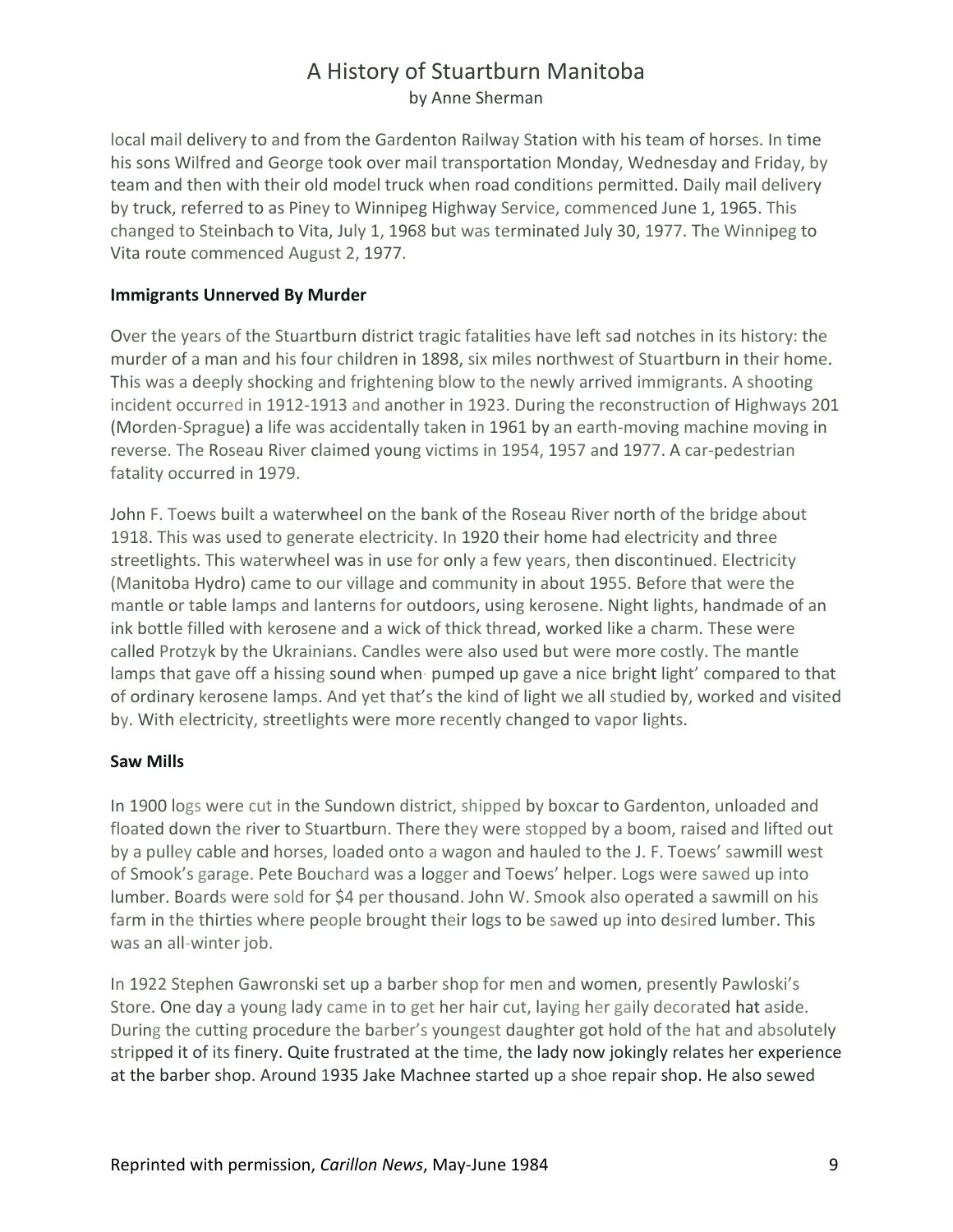good quality men's work boots for a few years. In the early years of the Second World War, John J. Probizanski bought and hauled scrap metal to Winnipeg.

#### **Prohibited to Cross Border**

Early pioneer settlers hauled their milk to the cheese factory by oxen and horses. Later each farmer took his supply of cream in the same manner to creameries at Vita, Tolstoi and Gardenton. In the 1900s it is recalled that many folks took their cream to Caribou, Minnesota by horse and buggy. That's where they got a better price, whether the cream was sweet or sour. In time they were prohibited to go across the border. Still for some time they managed to carry it across, much to their benefit. It was in the early 1930's that local fellows took to cream hauling with their half-ton trucks. Among them were Nick Oryschak, Redge Ward, Harry Chubaty, John Bodz and Peter Janzen.

Before the days of transfers, cattle were bought at the farm by buyers, driven to the nearest railway station by the owners, loaded into boxcars, and shipped to livestock markets in Winnipeg. This process was time-consuming and patience testing to the farmers. Steve Chubaty operated the Stuartburn Transfer from 1937-1962 when Gardenton Transfer proprietor Bill Podolsky took over. Presently Vita Co-op serves this area.

Johann Toews had the first threshing outfit and with his sons, they did custom work in the early 1900s with a Watrous steam engine and a 36" Case separator. Others doing custom work over the years were Stoyko, Peter Pawloski, and John W. Smook. Up until two years ago Dick H. Boschman did his own threshing with an International separator. Threshing was undertaken with planning ahead, anticipation and with the youngsters, a great deal of excitement. The housewives' preparation of food was always done fresh due to no refrigeration in those days.

#### **Garages**

The first garage business was started by Gerbrandt, taken over by Jacob Dyck and then Bachynski. It was destroyed by fire in December of 1950, rebuilt in 1951 but went out of business. John W. Smook bought the flour mill property, dismantled the mill and built a garage in 1952-1953, which he operated until his retirement in 1967. Tony Wagenhoffer had his garage business moved to Altona in January, 1984. Stuartburn Auto-Body Shop is owned and operated by Roman Weremchuk. Anton Wagenhoffer, who worked as garage mechanic for Geo. Chobotar at Tolstoi for 14 years, decided to open his own garage business in January of 1976. These successful businesses are an advantage to the tiny village and residents wish them continued success.

### **Bakery Suffered**

In about 1937 Max Kelly, son of Bill and Margaret Kelly started up a bakery, east of where Jake Hildebrandt now lives, which he operated for about two years. How nice it would be to have a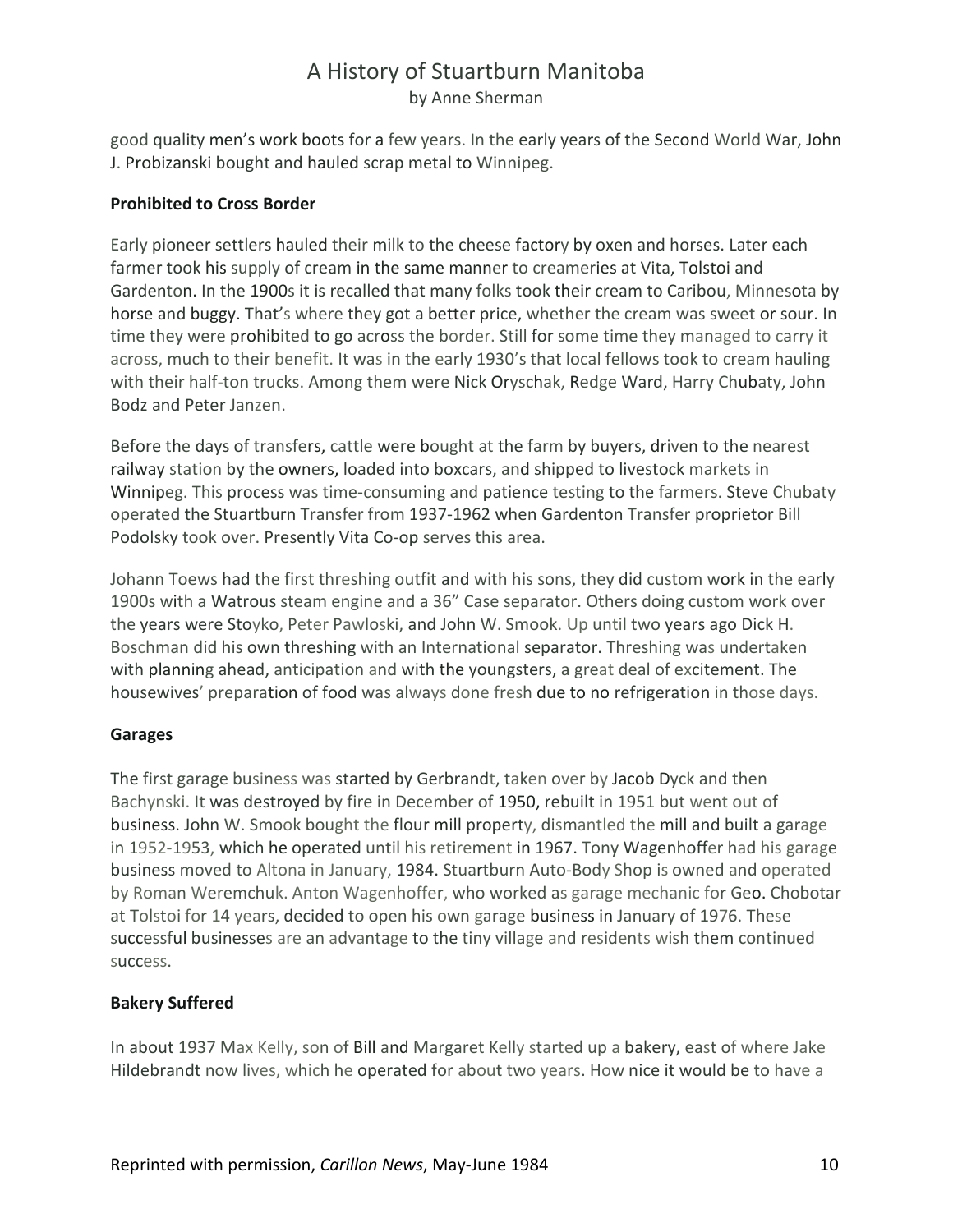local bakery now, when people can better afford to go out and buy. In those days most every housewife baked her own bread once or twice a week, depending on the size of her family.

The Frank Millar home was the best known to many who found a home away from home. Mounties, travelers and teachers stayed for many years at the Millar home. Teachers also stayed with Nawolskis, Ungers, Pawloskis, D. Chubatys, Ottawas, Horbuls, Dycks, Horobets and Pawloskis.

The first bus service to link Stuartburn with Winnipeg was in 1935 when a touring car took passengers to and from the bus in Emerson. By 1937 a small bus came here by way of Emerson, later through Carlowrie and Dominion City. A bus route through St Malo and Rosa was very trying for the bus driver in spring or any wet weather time, for getting stuck was a cinch. Since Highway 59 became a reality, driving is a pleasure *for* all. Daily bus service was available until two years ago when Grey Goose cut back Monday service completely. Right now another schedule change in bus service has taken place for a trial period.

Peter Toews bought the old cheese factory that was closed down and started up a Massey Harris implement shop in 1915. After some time he moved his business to the north side of the highway, onto the property of his parents, John Toews.

Peter Toews organized the Manitoba territory for Renfrew Machinery Co. of Regina, Sask. And he sold ranges, cream separators, washing machines, also Singer sewing machines and installed lightning arrestors. Peter was seed agent for Brett- Young for 25 years, his territory being from the Red River to Fort Frances, Ont. Agent for International Harvester was Frank Millar in earlier years.

Auctioneer in our area was John Probizanski for many years. Edward Manness moved to our village around the early 1930s and Ed started up a second-hand store of miscellaneous items. He also took to auctioneering at which he was very good. A short distance west of our village, Jacob Unger operated a second hand clothing store for many years.

#### **Flood of 1950**

In 1950 the Roseau River overflowed its banks and flooded the village and countryside to a depth of about 12-18 inches. Water level was flush with the highway and in places flowed across the highway. Every basement and cellar was full of water. Firewood and other objects tended to float away. No serious damage was experienced.

#### **Stores**

About 1890, Houle, a Frenchman from Letellier built and started up the first store with Charles Ennis as the first clerk. This was situated on the west side of the river where M. Horbuls had their garden, about 100 yards or so south of Highway 201.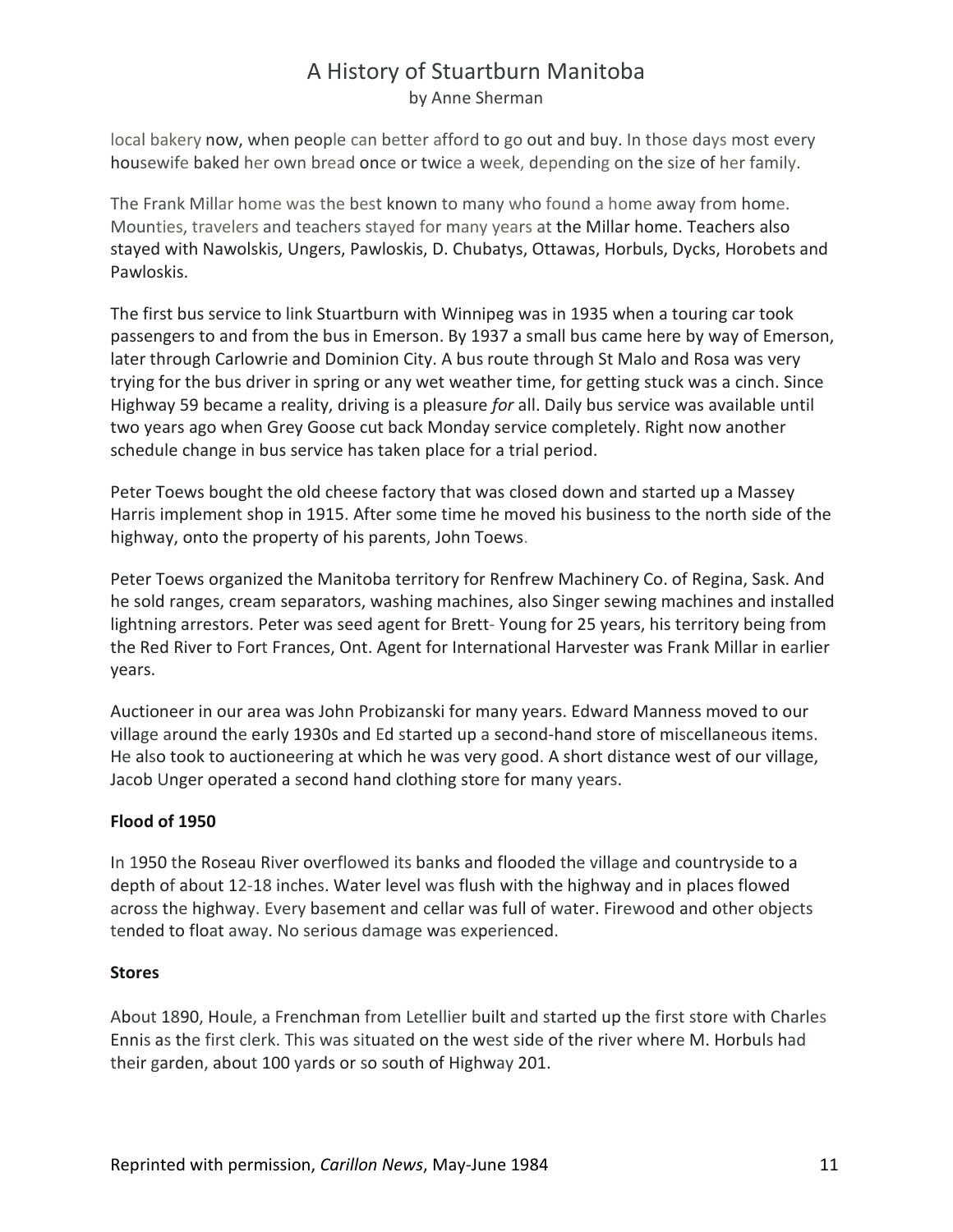This store was sold to Muldoon, then to Wainstock and later to Rosenstock. It was during the time that Rosenstocks and Wachna operated stores, that peak business was done as there were no other stores for miles around. People from Caliento, Vita, Zhoda, Rosa, Tolstoi, and areas came to sell and buy.

People brought eggs, butter, Seneca root and onions in large amounts. The stores sold groceries, sugar and flour in 100 lb. bags, other household needs, clothing, footwear, feed, fence wire, kerosene and other items. Rosenstock's also carried men's suits and overcoats. Because this store was often full of milling about people it was necessary to hire. Frank Millar, who ·was an appointed provincial constable, to act as store detective, preventing people from walking away with store goods.

In 1918 this store was sold to John Probizanski and a new store was built with attached living quarters in 1923, closer to the highway. They took over the post office that same year. John Probizanski was in the store business until his death, December, 1950, when daughter Jean Horbul took over. Mike and Jean sold the store business to Patrick O'Brien Nov. 1971. This 50 year-old structure was destroyed by fire July 6, 1973.

Theodosy Wachna with his wife Anna and three children left their farm in 1905 to open up a small store in the closed-down cheese factory across the road from Rosenstock's store. Before long, Theodosy built a new store and living quarters immediately to the south of the cheese factory building. They, too, were doing a thriving business, as they also carried a varied supply of goods to meet the customers' wants. Here farm women also brought seneca roots, eggs and butter. In the fall onions by the bags were brought to the stores in exchange for staples and if customers were lucky enough to have anything left over, they got a little bit of cash.

Besides helping her husband with the store and being housekeeper , Mrs. Wachna was a mother of 15 children. Because money was hard to come by, seneca root was considered the gift of God.

Ukrainians patronized Wachna's store since they too were Ukrainians, it meant being able ·to converse. Besides getting their needs at the store, Theodosy also made out their land deeds and translated important letters for the people. With no dentist in the area, people came to him. Without any anesthetics, Theodosy, with a set of dental pliers, pulled teeth whenever people asked him. He charged 25 to 50 cents and at times did it for free if the person had no money. He considered this goodwill and good for his business. Theodosy was also notary public and secretary-treasurer. He later operated a store in Gardenton, while wife Anna, with the help of their growing children, ran the business here. *She* retired *to* live in Gardenton in 1945. Brothers Henry and Ed Loeppky rented the Wachna store and went into business in 1947. This business was bought by Adam and Polly Kolodnisi in 1950, selling out to John and Nellie Sokolyk in 1965.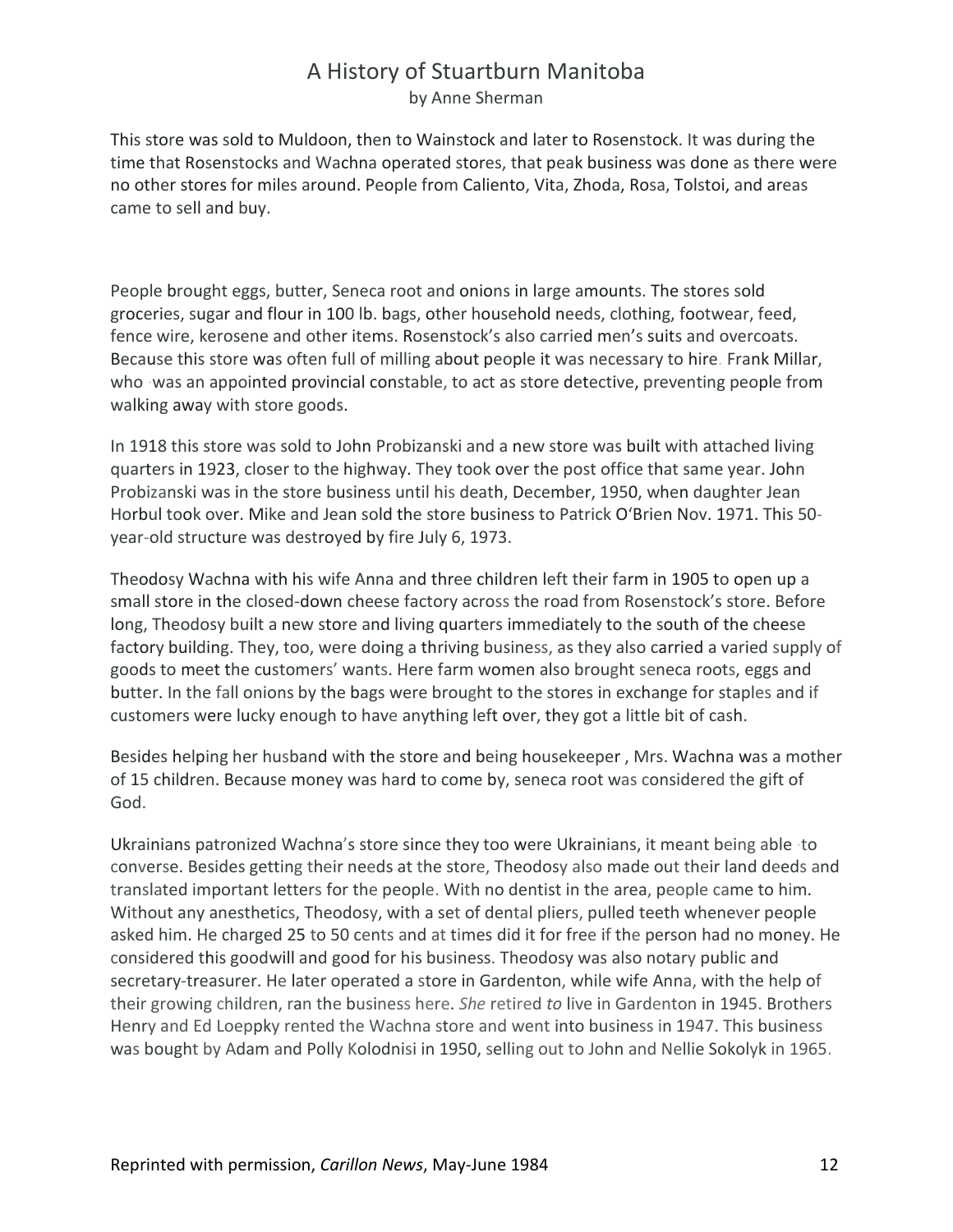On Dec. 19, 1968 this store and dwelling were destroyed by fire. A landmark was gone. On the east side of the river, J. W. Yeo had started up a small grocery store soon after the Ukrainian pioneers began arriving, before 1900. They carried everyday needs and willingly sold in small quantities, if that was all a person could afford. This store was across the road from Steve Chubaty's store, the place once owned by Klippensteins, Dycks and now by Henry Loeppkys .

By 1911 Jacob Unrow also started up a small grocery business and he named it Red Store. This closed down before too long. Later Carlsons lived there, then W. Maruschaks and now Mrs. A. Hildebrandt.

In an old building on the west side of Stuartburn hall, which at one time was the residence of the Yeo family, a family by the name of Friesen moved in about 1930 and also tried a grocery store business, but left here before too long. Then around 1936 Ed Manness bought this place. Ed, being an auctioneer, set up a miscellaneous auction mart and held auctions every Wednesday evening. In 1942 the Steve Chubatys bought this property and after some renovations, went into a small general store business and took over the post office in 1951 housed in the store. This dwelling was destroyed by fire in the fall of 1963. Postal duties were carried on in their nearby home and the store and attached residence were rebuilt where postal duties and store business continued. Rice and salt are still available in bulk at Chubaty's store. This is a nice reminder of days gone by.

#### **Frogs Provided Pocket Money**

In the 1930s frogs were caught and sold to dealers at varied prices. One buyer would pay 20 cents a pound and the next one 25 cents a pound. Frogs were plentiful and the money was needed desperately.

It was around 1927-1928 that Alex Andriash's family left their small farm 1½ miles north of Stuartburn to move into the one-time barber shop, which they bought and began a small grocery store. Here, too, the farm woman was able to bring her basket of eggs in exchange for groceries, sewing and embroidery thread, lime for whitewashing the plastered walls of their homes, yeast in compressed rounds or squares. Most necessities for the housewife's kitchen needs were sold by the bulk in all the stores.

In the spring of 1947 Sam Pawloski bought the Andriash place. The store was enlarged and renovations done. It was in August of that year Sam and Ethel opened their general store to the public. Although the store was not all that big their stock consisted of just about everything one needed for the home. Groceries, hardware, lamp or lantern, tub and washboard, feed, gas and some dry goods. Sam also dealt with Ashdown Washers.

Since the loss of her husband several years ago, Ethel continues a good business and renovated the store exterior two years ago. From early spring to late fall Ethel's store is the only place where numerous customers come to get the best tasting, dipped cone of ice cream. Ethel has discontinued the bus agency, although parcels off the buses are left here. She also has the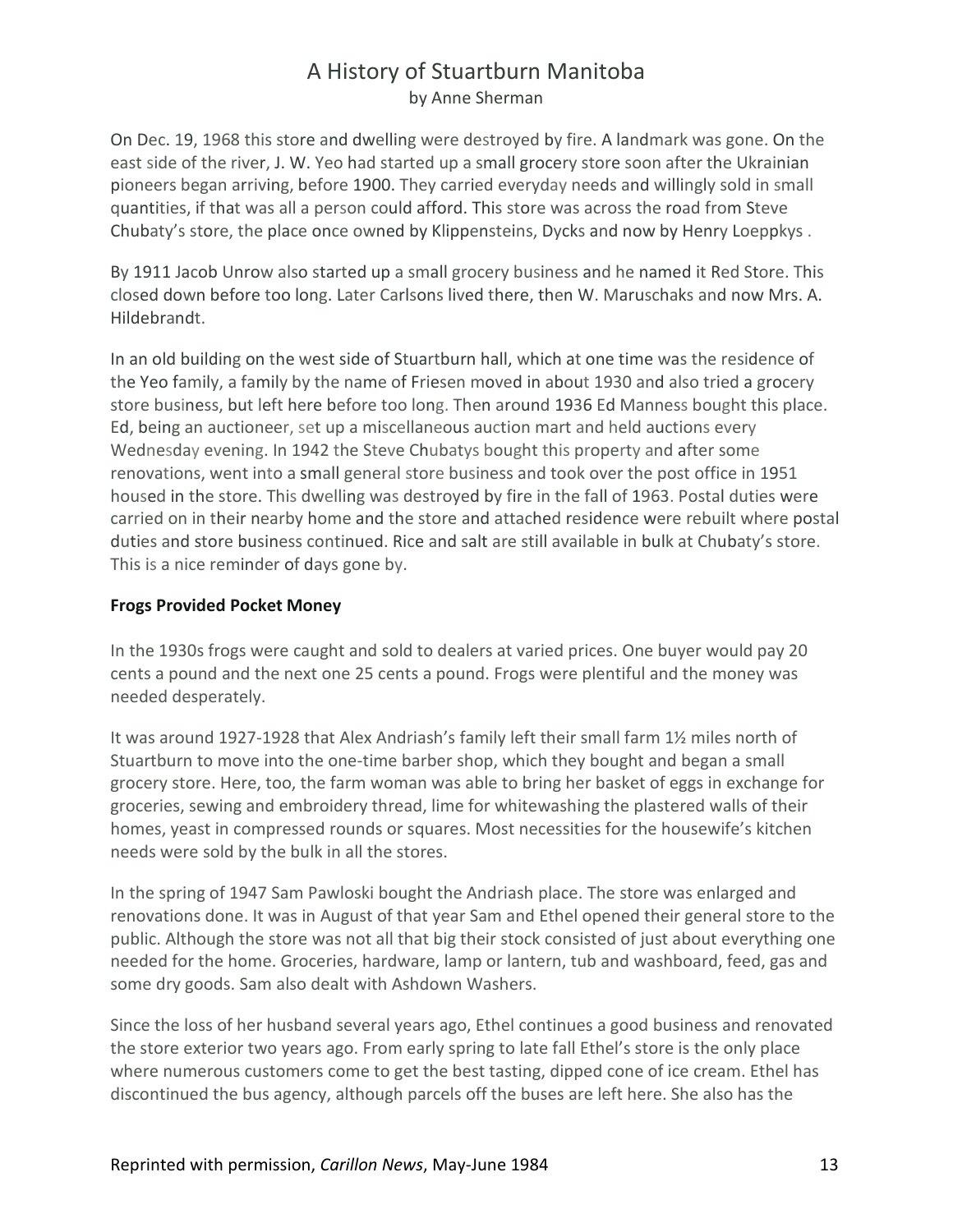Perth's Agency with once a week pickup and the only gas bar in our village. Living quarters for Ethel's aging parents, Jim and Edith Millar, were built onto the store and residence in 1960-61.

#### **Progress, Education Affect Stuartburn**

Leonard James Ramsey donated 1½ acres of land and he built a one room school in 1888, the Stuartburn School, No. 536. The first teacher was Henry Johns and the pupils were Mina, William, James and Frank Millar, Alice Hamblin; Grace and Matilda A. Ramsey; Elizabeth Darling; George Froom; Minnie, Albert, William and Robert Alcock, James and George Riach and Oliver Stock.

Eight years later in 1896, with the arrival of Ukrainian settlers to this district, the first Ukrainian pupils to register at the school in August were Gregory Zahara, Dmytro and Jackiw Niwrencki and Michael Hawryliuk. School trustees in those early years were H. H. Atkinson, W.S. Millar, John Johnston, A. Dodds, Thos. Alcock, Thos. Pott, J. W. Yeo, C. Ennis, J. Ramsey and Hryhory Prygrocki.

This one-room school was enlarged in 1918, still a one-room. It later became a junior room for grades 1-4 when another room was built on from the east side by Peter Kroeker in 1929. This new room for grades 5-10 was later called Intermediate Room. The high school room was built on from the south side for grades 9-11 in 1939. The highest enrollment at this school was 85-90 pupils.

#### **Schoolhouse Activity**

In the beginning Presbyterians held their religious Sunday service at the school. Also there were school concerts, school bingos and dances. Walter Wachna intermediate room teacher taught Ukrainian classes after school hours for a few years in the 1930s. Practices for Ukrainian plays, after school in 1938-1939 were directed by teacher Effie Koroluk. A 4-H club was also formed. During summer holidays, home economics was taught at the school in which classes on cooking on a wood stove and sewing on treadle machines were carried out by students. Excitement always rose high among the students as the day of the school concert neared. Then there were the field days, parade, sport practices and final exams that got crammed into the month of June.

The only graduation exercise held in Stuartburn was in May of 1955. Staff for that 1954-55 term were principal Alex Shewchuk, intermediate room teacher, Maurice Yarmie, and junior room teacher Anne Reimer. Student council president was Michael Nawolski, valedictory address was given by Betty Toews, acceptance of the torch was by Allen Pott, editor of the yearbook was Elsie Kohut. Other graduating Gr. 11 students on that memorable occasion were Josephine Machnee, Norma Dyck, Alice Sluzarchuk, William Chubaty, Margie Mandzie (wrote the *Farewell*  poem for the yearbook, Tony Schewchuk and Sara Wagenhoffer.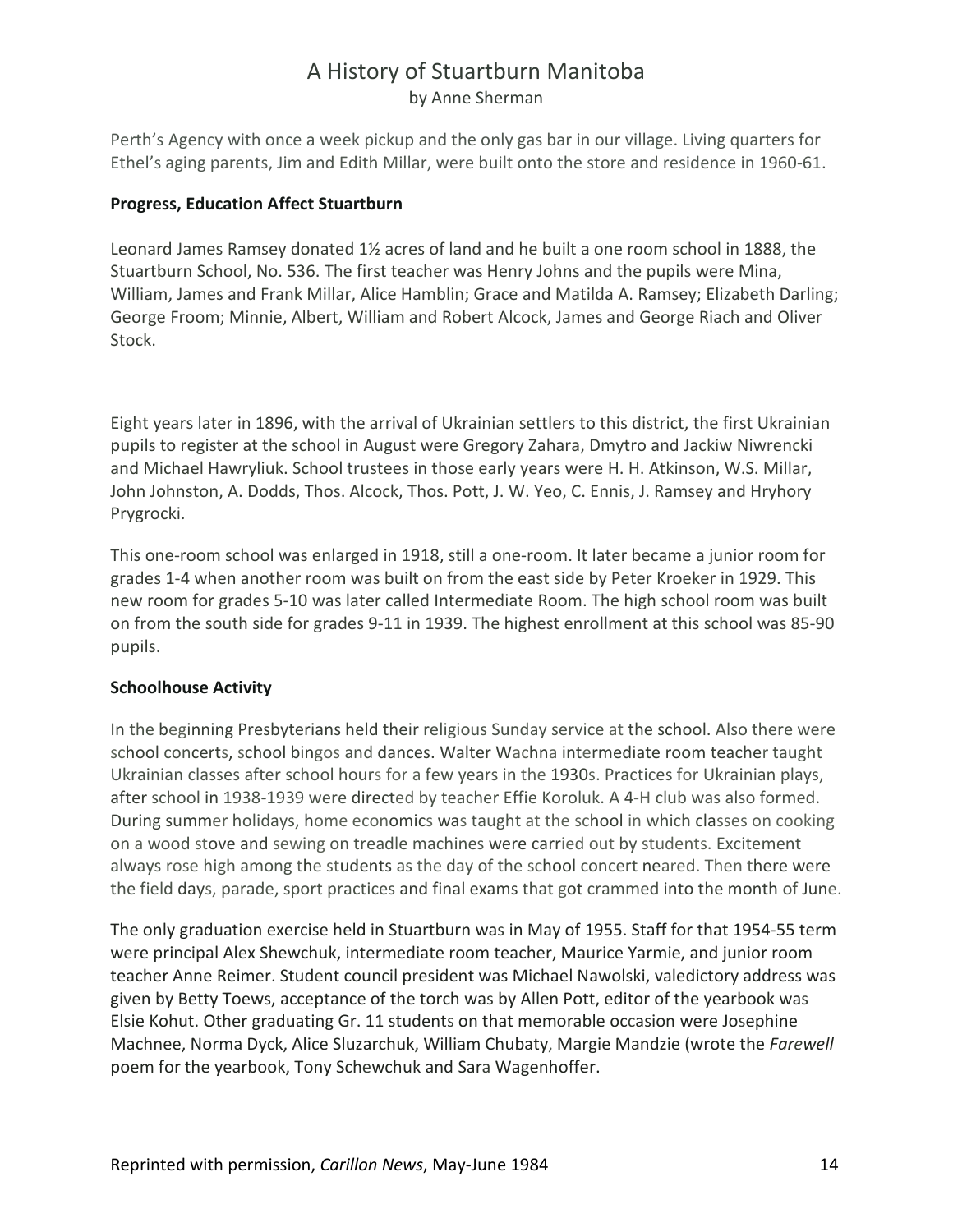Teachers who came and went were numerous, over the 79 years. The list of names would be interesting but lengthy. I believe that Wm. Matichuk, who taught in the intermediate room for eight years, very much liked by his pupils, was the teacher who worked there the longest. Students from Stuartburn School, who continued their education, went into practically all professions like doctors, dentists, teachers, nurses, preachers, electronics, and business. At times there were local teachers but the majority over the years came from a distance, to take up board and room in our village. Students, after completing grade 8, came from Rosa, Plankey Plain, Prawda and Beckett schools to continue high school in Stuartburn.

Many of our country children walked to school, up to a distance of three miles, summer and winter. In heat, rain or winter storms, depths of snow or water, they braved it all. Occasionally it meant "10 o'clock scholars". Most children came from poor families, so they lacked warm clothing and proper footwear, laced rubbers turned rock-hard walking in winter's bitter cold, and the first pupil walking had to break the snow trail. With today's good farm and country roads, very few children walk any distance to catch the school bus.

#### **Boundary Division**

Boundary School Division and busing of school children to Vita began in September of 1967. For about two years previously, meetings were held in regards to forming a Boundary School Division. The ratepayers repeatedly voted down that idea. All this debate came to an abrupt end when it was decided to condemn the school. By closing the school the change brought a sudden stark quietness to our village. After 79 years, there was no more school bell and were no more children's voices that signified morning, noon, or recess hours. Instead there was a sad silence. The last three people to sign the Stuartburn school registers for the 1966-1967 term were, principal Roman Smook, intermediate room teacher, Wm. Matichuk and junior room teacher Miss Ann Shewchuk. The three-roomed school was bought and dismantled by Wm. Germaine. On the former school property is a new home, and neatly kept property where the Anton Samborskis live.

#### **Prawda School No. 1792**

Two acres of land were bought from Sam Chubaty for \$10. and the Prawda School was built in the northeast corner of the farm, three miles north of Stuartburn. The first committee members were, secretary Harry Paskaryk and trustee Sam Chubaty, Steve Kohut and John Panchyshyn.

In 1914 carpenter Peter Kroeker of Stuartburn, assisted by Joseph Dolinski, built the one-room school and porch, including a cement foundation. He hired Sam Chubaty to haul stones. The carpenters also put up a very long flagpole secured to the roof. All this was done for \$90 plus \$10 for painting the school name and number on the school. Harry Paskaryk chose the name Prawda meaning "truth" in Ukrainian.

The school term commenced September, 1914 with Alex Klymok as the first teacher. He boarded at the Dmytro Kohut home. In 1921 teacher Felice Hyrniwick: took up board and room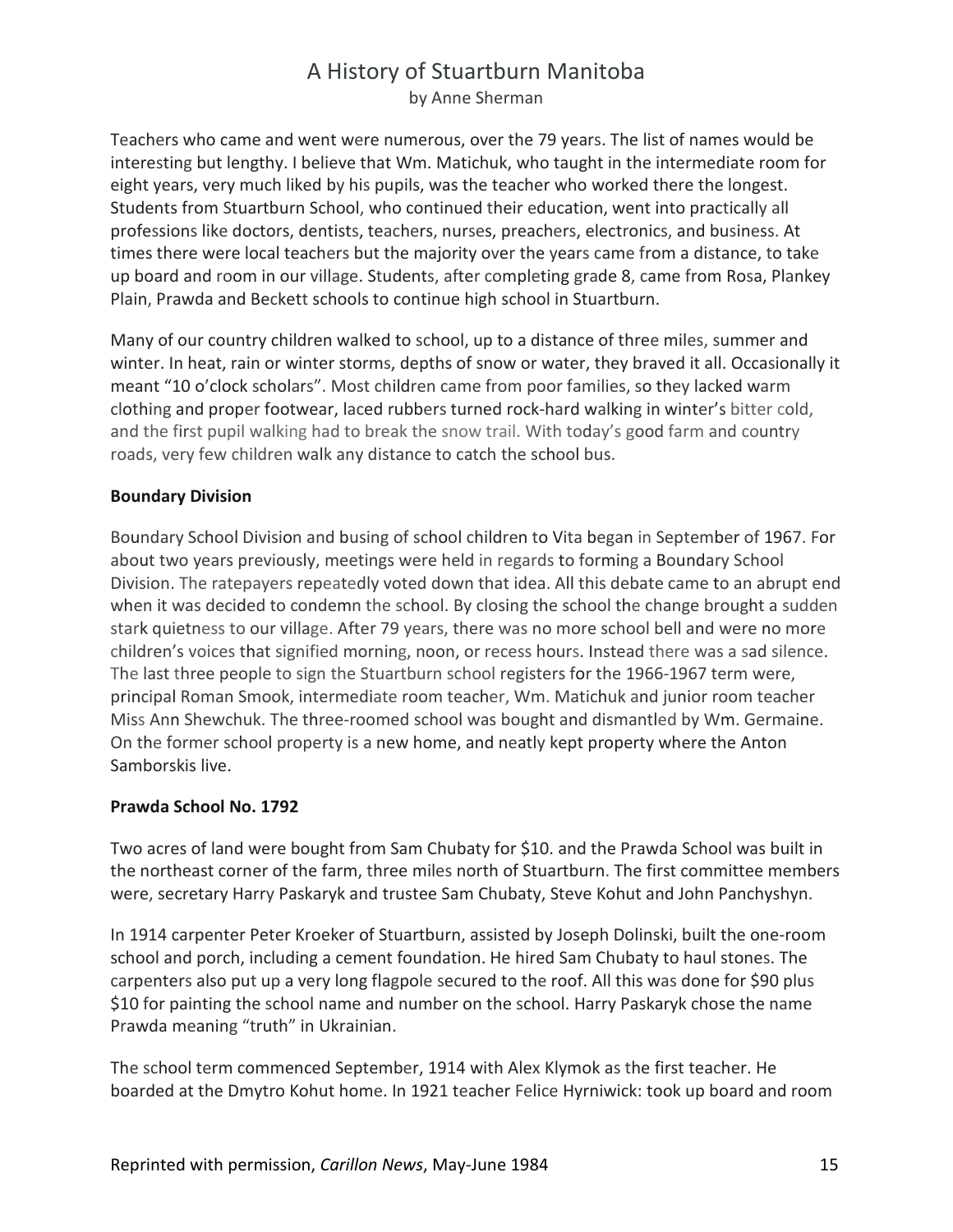# A History of Stuartburn Manitoba

by Anne Sherman

with Mr. and Mrs. Wm. Chubaty. From then on, with the exception of perhaps four or five years, all the teachers continued to stay with the Chubatys until 1967 when the Boundary Division came in and the Prawda School was closed down along with the rest of our schools. Teachers who did not stay with the Chubaty's lived across the road to the north of the school. When he acquired his parents' farm, he had the opportunity to buy the school property back for \$20. The school house was bought and dismantled by John Chubaty in 1968.

#### **Svoboda – Beckett Division**

First meeting held by the ratepayers for the purpose of electing trustees was December 26, 1903 at the house of Fedor Piohirny. Trustees elected were Simeon Smuk, Theodore Saranchuk and Kost Diduch. Simeon Smuk was secretary and Theo Wachna, secretary.

Presumably the first schoolhouse called Svoboda S.D. #1248 was built in 1904.

Minutes of a meeting held December 26, 1904 read that Theodosy Wachna act as secretary/treasurer for \$20. a year and that Jacob Unrow be paid \$29.60 for hauling lumber, Steinberger be paid \$2.95 (or books and seal. Postage on same was 7 cents and a permit was 25 cents.

On January 16, 1905 there were 33 ratepayers present at this school meeting.

In 1908 a teacher salary was \$40 a month from June to the end of the year with no vacation. At a school meeting, Feb. 9, ·1909 trustees decided non-resident pupils John Smuk and Mike Stadnick, attending Svoboda School had to pay 50 cents a month.

In January 1910 four cords of wood were bought for \$10. The sum of \$80 was borrowed from Theo Wachna at 10 percent interest, to pay the teacher's two-month salary.

In 1908 Mary Storoschuk was paid \$1.50 for washing the school floor and the soap used cost 5 cents. Wasyl Smook was hired as teacher in 1913, April I to December 31 at \$2.50 for each teaching day. It might be of interest to know the signature of Nykola Kohut (signed in Ukrainian) was on these minutes. He chaired the meeting. Vasil Smook, a teacher, received a salary of \$500 for the year 1914. In 1915 Jas. B. Cahute took over as secretary-treasurer for \$10 a year.

At a meeting July 17, 1916, inspector Hall Jones notified the secretary/treasurer from the department of education that the present school, 14 feet by 24 feet with an enrolment of 57 children, was too small. Ratepayers said they could not build another school because they were too poor. The inspector made a mistake because the building was 18 feet by 28 feet and there was room for another row of desks.

In March of 1918, at a special ratepayers' meeting, it was decided to build on another 12 feet to the school room with the approval of the department of education. It was decided Petro Burdey should build on according to the plan. *Svoboda* in Ukrainian means "freedom". The name was changed to Beckett S.D. No. 1248.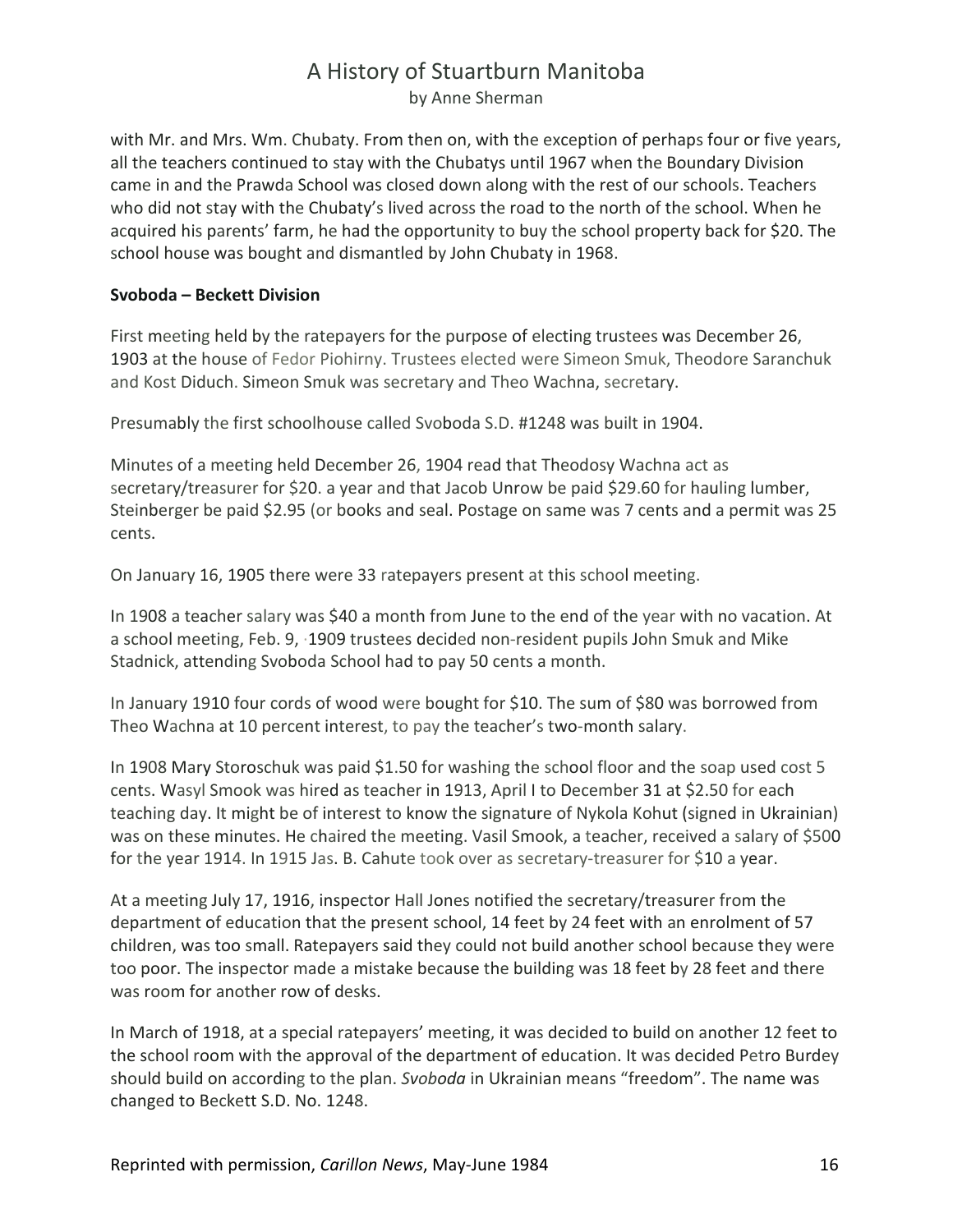A new one-room school was built on the same schoolyard between July 10, 1920 and July, 1921, according to the minutes of the annual meeting of the ratepayers held Nov. 18, 1921. William Zaporzan was chairman at the time.

This newer school burned down in the winter of 1949-1950. It was rebuilt in 1950 with Alex Sherman and Nick Kohut as carpenters. The last school teacher was Miss Helen Kozachenko of Vita, who taught 1961-1967, grades 1-8. The enrolment had declined from about 22 pupils in 1961 to 12 in 1967.

The Svoboda School, built 1904-1905, was bought and dismantled by Peter Stefanchuk in 1962- 1963.

#### **Concerts**

Every one-roomed country school prepared a program. A stage was prepared for the day with a decorated tree. Excited youngsters presented the Christmas- carols, plays and recitations. In the end the sound of jingling bells was heard and Santa Claus with a big sack on his back appeared in the doorway with a "Ho! Ho! Ho!" Excited youngsters received gifts and bags of goodies in little mesh sacks.

#### **World War II**

With the outbreak of war, ladies of our village and district formed a Red Cross organization, knitting mitts, gloves, scarves, balaclavas, helmets, socks and pullover sweaters. The ladies met in, homes once a week for the duration of the war. Later the group became a sewing circle for several years.

In the school hallway hung an honor roll listing the names of those who were in the service from this area. Of this group John Stefanchuk in the air force and Maurice and Nestor Probizanski died in action overseas.

#### **Epidemics**

There was a scarlet fever epidemic in 1897. In 1904 children were dying from swollen throats; another scarlet fever epidemic occurred in 1911. Diphtheria struck in the early 1920's. Isolated cases of small pox were recorded in 1926 and there was one case of typhoid in 1938.

#### **Baseball Teams**

The first baseball team was formed in 1916. During annual picnic days, local team played visiting teams for many years. Baseball competition here must have been discontinued in the 1950s.

A skating rink was created when snow was cleared off the river ice and board walls were put up. Many, well cheered-on games were played. Around the 1960s the school boys decided to put up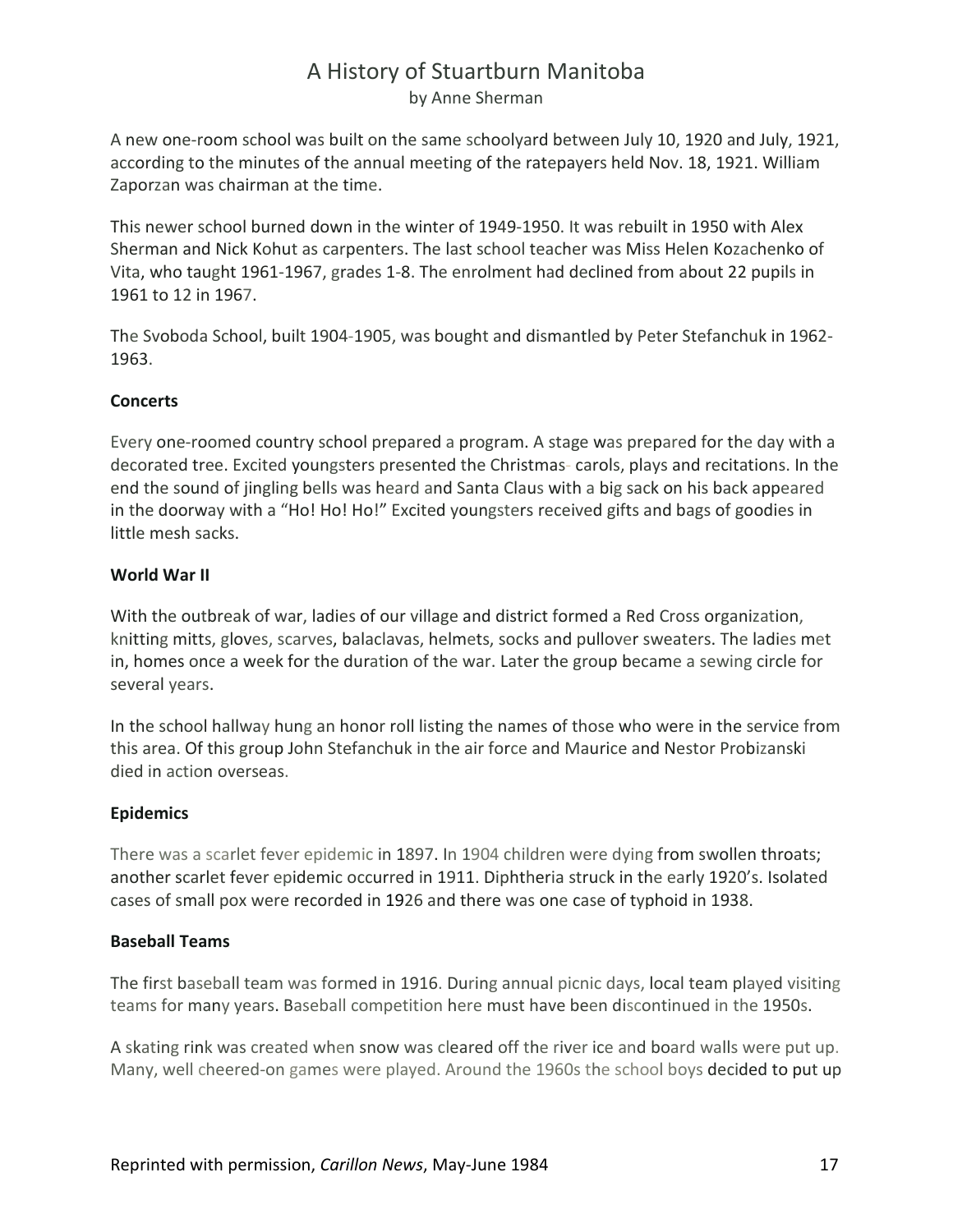boards and flood a rink by hauling water from the river. A local school team played versus a visiting school team. This came to an end soon after our school got closed down.

#### **Changes and Progress**

Pioneer farmers mostly took only a. quarter section of land as a homestead. The English settlers took more land if they went into cattle ranching. Ukrainian pioneers, on the other hand, were mostly poor people and at times bought only a "half farm" (80 acres). Just about every farm in this area had a bit or a fair amount of slough on it, due to poor drainage.

As the land was cleared of brush or trees, rocks and stones of all sizes showed up. These were gathered by hand into piles or hauled to form a fence bordering the farm. They were hauled by ox or horse with a handmade wooden sled about 4 feet by 5 feet, called a stone boat. This sled was also used for hauling manure directly from the barn or winter supply pile in the spring. It was spread with a manure fork in the field before being cultivated. This sled was also used at times for short-distance transportation. If the one-horse set-up, with no pole or bar to steady it, had only a light load and kept going from side to side, at times the passenger was left sitting neatly in the snow.

Eventually the pioneer farmer bought a team of oxen or horses. At times one of each made up a team for that first walking plough, to turn the first furrows of the virgin land. After preparing the soil, grain seed from a sack slung over the shoulder, was scattered by hand. 'When the first acre was sown, a well-branched tree limb was used as a harrow, dragged back and forth to cover the seed. It was cut with a sickle or scythe and threshed with a flail and winnowed.

The first poplars and oak trees were cut by axe, the roots with a grub hoe. Much later this type of clearing called for a strong team of horses and a logging chain to get the tree stump out of the ground. With this process it took days to clear five acres of land. A gang plow and strong horses were used in breaking up the land. After that came the tedious and seemingly endless job of pulling the roots protruding everywhere. At that rate, it took years to get 40 or 50 acres under cultivation. With today's' costly, large, modern equipment trees are neatly ploughed into rows that are later burned. In early years the wood was precious and used for fuel or cut up into cordwood and sold. New modern machines bury the stones beyond sight.

In the pioneering era people and animals had to contend with hordes of mosquitoes in spring and later horseflies. Nose guards were made for the horse and branches tucked under the harnesses. Smudges in the field, in the barnyard and next to the house had to be made daily, as long as mosquitoes lasted.

The pioneer farmer, other than adding more stock and the most-needed essentials, did not get ahead too soon, but paid out his farm and tried to avoid debt. Nowadays investments are made into large convenient machinery.

Mixed farming in the area has been the livelihood. It meant cultivating, seeding, planting a large garden, raising cattle, milking by hand; but in the past 20 years milking machines are doing the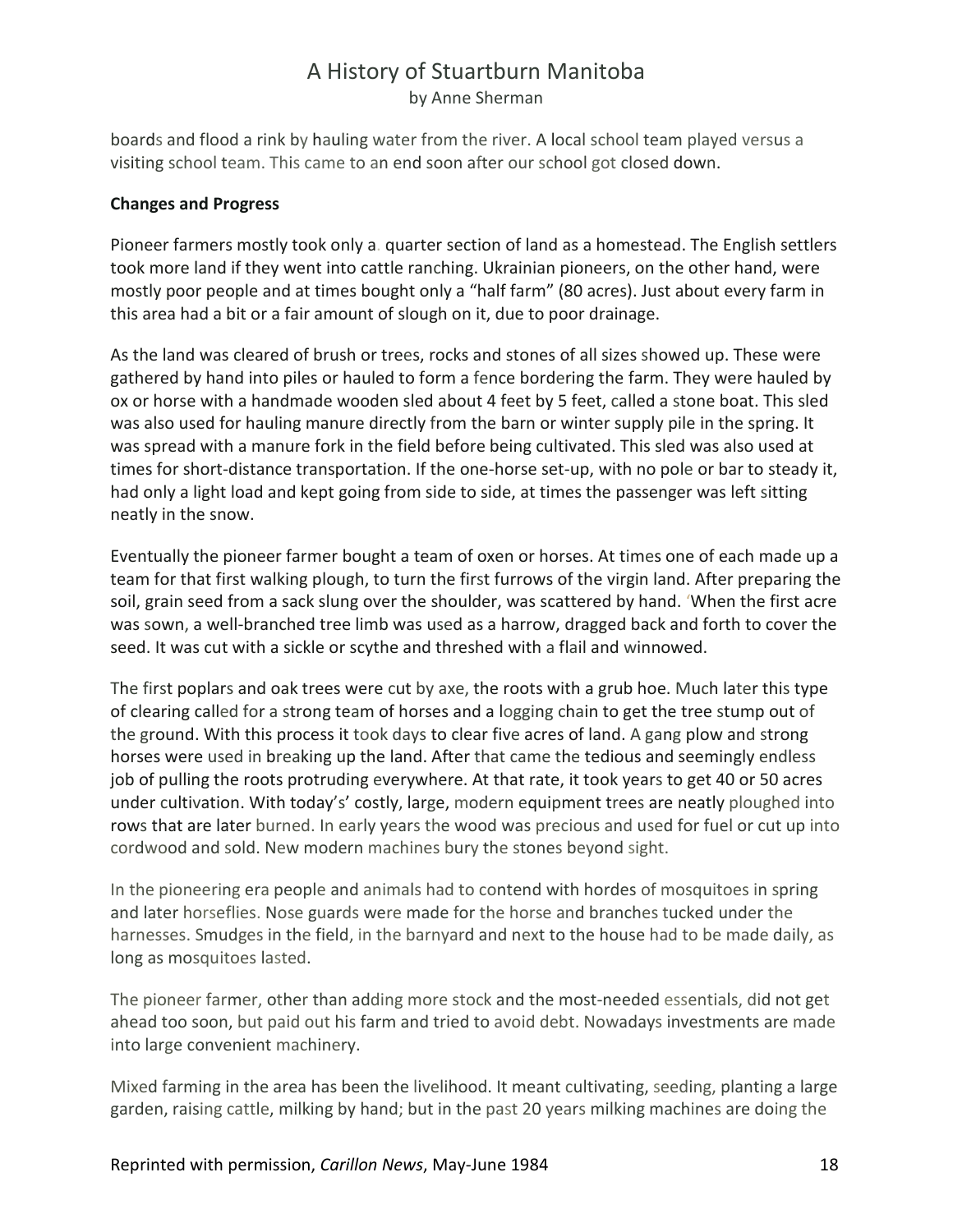job in almost every farmer's barn. Years ago it meant raising pigs, sheep, turkeys, geese, ducks and chickens. Most of the poultry was marketed in the fall. Today mainly one type of poultry is raised and often none. At one time one found milk, cheese, cream, butter and eggs fresh on the farm. Nowadays a lot of farm folks are buying some or all of these items.

Laying hens on farms are not too many and the early morning crowing of the roosters that were heard from neighboring yards all around, are also few and far between.

Milk shipping began about 1960 from here while some still ship cream. Others have gone into raising beef.

Wheat, barley, oats and small patches of buckwheat were sown. If the summer was appropriate enough - rain, no hail, rust or smut or grasshoppers - the farmer enjoyed a yielding crop. Farmers in this area did not do spraying of any kind for many years. In recent years, farmers around here have turned to seeding corn, sunflower and buckwheat. Cereal grain is seeded in small quantities.

#### **Advances in Farming**

Three years ago, 1981 being a wet spring, John Parker, owner of the John Rekunyk farms got a man to do his buckwheat seeding by plane. It was hard to believe what we were seeing. Many came or just stopped to watch this modern seeding procedure, commenting, "Whoever would have thought that seeding by plane would ever take place here?"

Of the once well-wooded farms, many have been bulldozed, taking on a prairie look. We used to be well sheltered from winter weather.

Now the wind blows freely and we miss that shelter of the past. Sowing by hand has been replaced by modern seeders, combines and balers.

#### **Hay Mattresses**

Back in those days bed springs were boards sawed into the desired length, placed across the steel frame bed. For some, a bed was all handmade of wood. Mattresses were made by the pioneer women who sewed a cover and filled it with plenty of nice, clean hay. Covered with a sugar or flour sack bed sheet, how we thrilled over the crunch of hay with every move! Flour sack pillowcases covered the feather-filled pillows and often a feather comforter *pearyna* kept members of the family cozy and warm.

#### **Plastering Bees**

Once the log house, barn and other buildings were completed, they needed to be plastered to keep the cold out and the heat in during the winter and vice-versa in summer.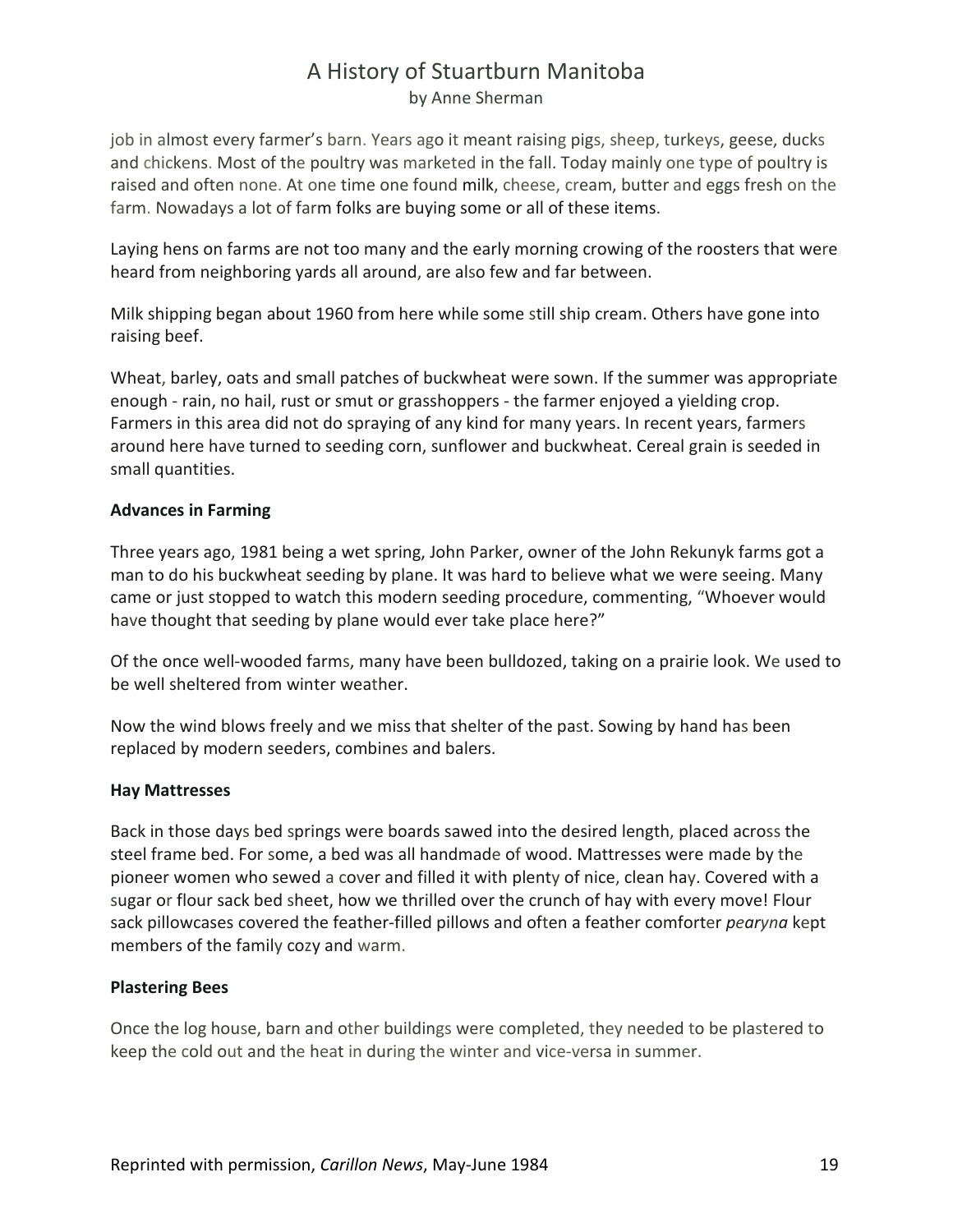The husband hauled enough plastering clay of a certain color and texture. A certain amount of water was poured over a mound of clay, then an even layer of old straw was spread. The young and older Ukrainian pioneer women worked the straw into the clay by constantly walking around in it.

The mound of clay was about 12 inches deep and circular. Small, often sharp rocks, felt underfoot were picked out by hand and discarded. Water and straw was continually worked in with the feet (men used manure forks to keep turning the clay over.) until it became of the right consistency. It was now ready to plaster the ceiling and walls, both inside and out. At this time, neighboring women were asked to help out. Not too many men worked on these plastering jobs. Mixed clay was brought next to the work area, picked up and plastered by hand while they kept spreading and smoothing the clay on. Sharp and rough pebbles gave the palms a hot, tingly sensation. This is how plastering of the inside and outside of the house ceiling proceeded. Barn and other building walls were done from the outside and the ceiling from the top side. Once thoroughly dried, a finishing coat of clay was added to make walls smooth. Everyone worked for the sake of helping each other.

Next limestone was bought and prepared. A bit of diluted square of blueing was added to make the limestone solution whiter. With a handmade brush made of a swamp straw, the lady of the house commenced to whitewash the ceiling and the house walls. The helpers' reward was a hot meal and the pleasure of working together. It was a painstaking job. In time repair jobs of plastering had to be done. Whitewashing was done twice a year inside and once on the outside. For one woman it was a large area to cover. They were strong and hardy women. Often with her husband away from home, working during summer, the woman tended to her family and housework like baking, cooking and washing. She drew water from the well by pail and sweep, milked the cows, tended to the clucking hens and in time, the baby chicks. She ironed clothes with the sad-irons that were heated over the stove. If a husband did not leave any wood ready for the wife's use, she would have to drag a few lengths of wood from the bush and saw them into stove lengths before she could burn it.

Often the young mother left the children alone at home and hurried off for a couple of hours to dig Seneca root. She dried the roots and sold them at the store for whatever the price was. In 1937 it sold for 19 cents a pound. Prices varied from store to store. The women had no babysitters so they did a lot of worrying about their children, no matter what they were doing digging seneca root or going to the store for needed supplies.

#### **Then Versus Now**

Walking up to three miles to school in all kinds of weather was replaced by riding the school bus. Scrubbing clothes on washboard and tub is unnecessary due to automatic washers. Instead of nature's "dryer," many have clothes dryers. Wood cook stoves, tin and coal heaters, the peech (outside bake oven) have been outdated by fuel oil, electrical heat and microwave ovens. We've gone from the excitement brought on by a tone on the wet battery-operated radio to color television. Since the school bus, most roads have been upgraded and drainage ditches are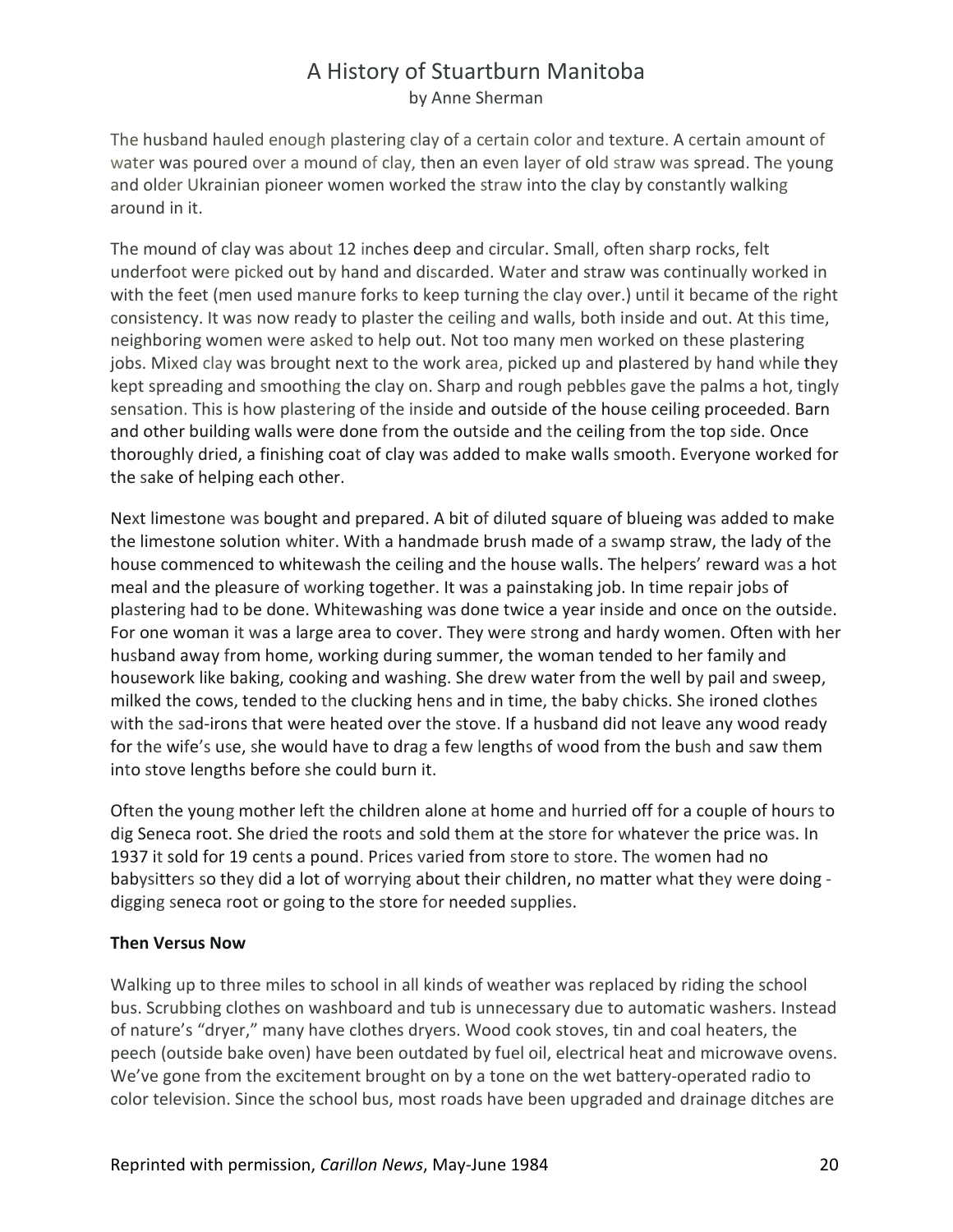being constructed in answer to the farmer's pleas. Some farmers in the area put up with waterlogged conditions on their farms long enough.

Trucks pick up milk every second day. During the past few years, newcomers to this area have come from England, Holland and from western Manitoba. In crop seeding, the farmer is constantly taking a risk, such as in late seeding at the mercy of spring rains and early fall frost. Those who turned to raising dairy or beef cattle stand a better chance of success. Discouraged farmers tended to move on elsewhere. Presently Stuartburn Post Office has some 90 mailboxes. Village activities at one time non-stop, took on a gradual quietness as one by one businesses ceased to operate for one reason or another. The saddest hush fell on the tiny village when the school closed down in June, 1967. Then the sound of the blacksmiths trip-hammer stopped when Joe Horobetz closed his shop.

Now the only hum we hear is the fairly steady flow of motor vehicles along Highway 201. The busy "humming era" of this small hamlet is gone but all of us who live here, some 52 souls, prefer to live and enjoy this peaceful country life, with nature's beauty all around us.

Very few would trade places for life in the city. Since 1974 a few of our youth who had left to seek jobs in the city now have married and have families of their own. They have moved from the City of Winnipeg to take up residence in their home district. We are proud and happy to have them with us. Most of them commute daily to their jobs in the city. They are now helping to keep the community wheels rolling.

Better homes, some beautiful ones, have long replaced the clay-plastered walls and straw thatched roofs. Conveniences replaced the back-breaking jobs. We owe so much to our pioneer parents and grandparents.

If we still have them, let's pay them a visit, talk to them, and ask them about their own life experience.

#### **About Anne Sherman**

Things have changed a lot in the almost 30 years Anne Sherman has been writing the Stuartburn column for *The Carillon.*

The community was once a far more active place and a home for many residents and businesses alike. Back in November, 1954, Anne says she was asked to take over the column. Being very unsure of herself, she wrote, then worried, re-wrote and worried some more about her first submission. Now she laughs at herself and the misgivings she had then about the responsibility.

Anne never finished high school and was not confident of her grasp on the English language. She still writes her column while consulting the dictionary and the thesaurus. She remembers the first cheque she received for writing her columns totaled \$7.50 - and a grander sum had never been welcomed by Anne. "I was so happy I could buy some things for the children!" she recalls.